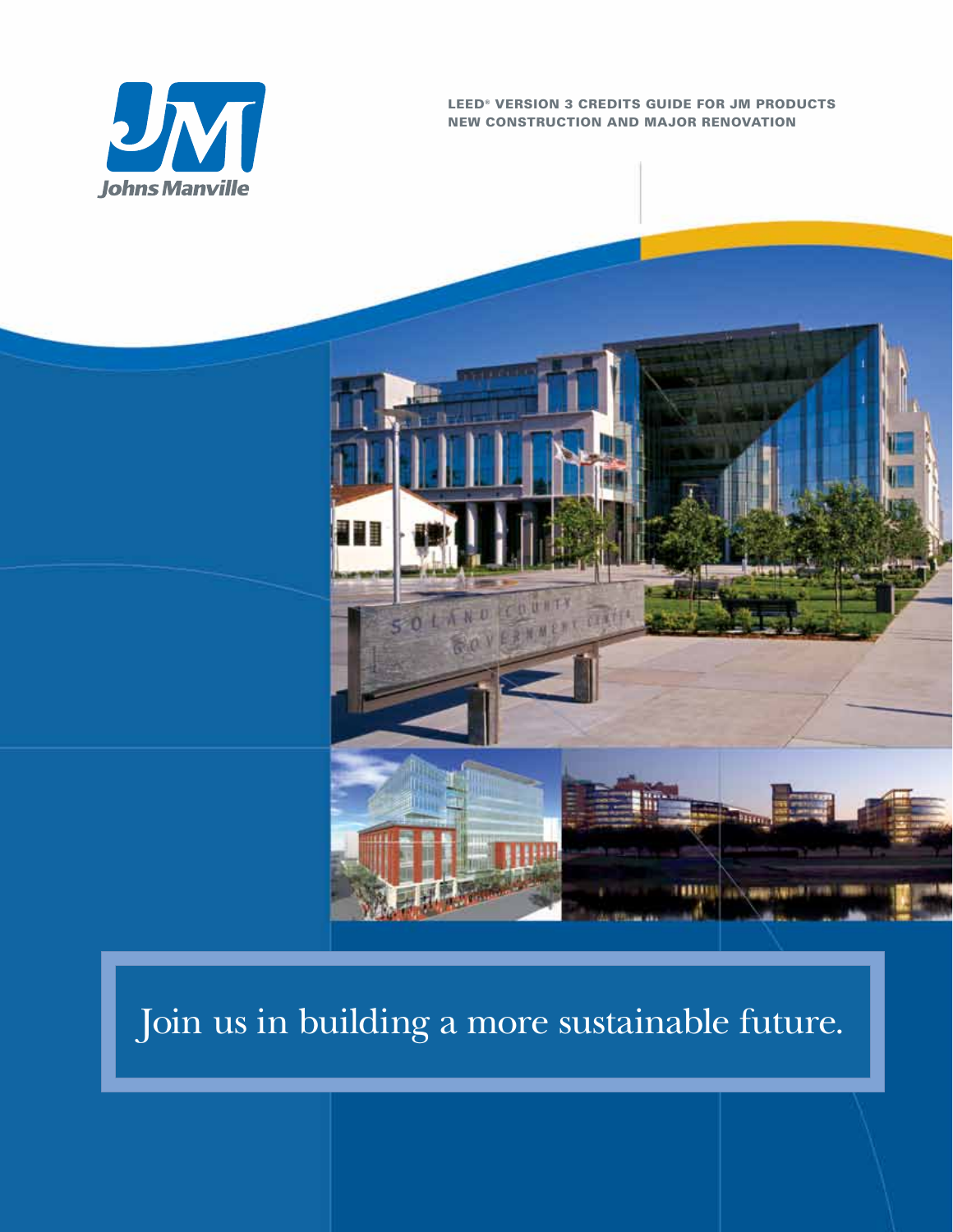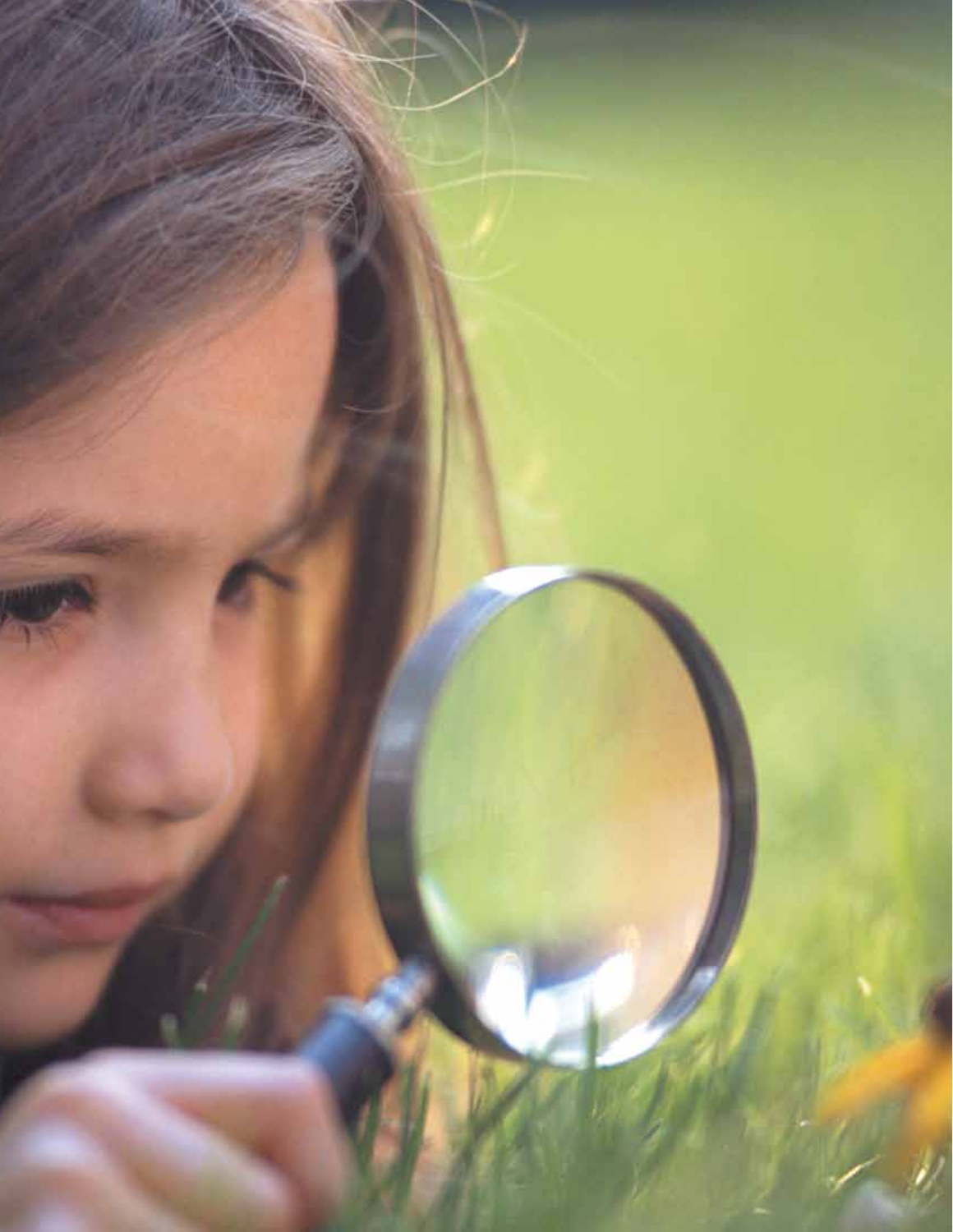# Products as innovative as your designs.

You want to create sustainable buildings—structures that preserve the natural environment, use less energy, last longer and are more comfortable to be in and around. Perhaps your next project will be certified under the Leadership in Energy and Environmental Design (LEED®) Green Building Rating System™, developed by the U.S. Green Building Council® (USGBC®) and the nationally accepted benchmark for the design, construction and operation of green buildings. We can help.

#### WHAT IS JM DOING TO HELP YOU BUILD GREEN?

We make roofing systems, thermal and acoustical building and mechanical insulations, interior wall coverings and materials used in carpets, ceiling tiles, and acoustic wall panels and partitions. Many of our products are fundamental to energy efficiency, an aspect of sustainable design that is becoming more and more important as the global demand for energy grows. But we're busy making our products and processes even better—for example using more recycled content and developing formulations that improve indoor air quality.

#### A brief overview of what we contribute:

- Cool roofing products that reduce energy costs and mitigate the "heat island" effect of development
- • The industry's first complete line of certified Formaldehyde-free™ fiber glass building insulation that improves indoor air quality while it saves energy and controls sound
- • Energy conservation and acoustic comfort solutions for air handling systems and commercial interiors
- Fiber glass building insulation products with a North American average of 25 percent certified recycled glass content
- Research and engineering support in partnership with other building product manufacturers to develop more sustainable, better performing interior finish materials
- • Programs that teach architects, specifiers and builders about products and methods that conserve resources, lower costs, enhance the built environment and preserve the natural environment

#### Dedicated to Developing sustainable products.

Our commitment doesn't stop here. As a charter member of USGBC, JM will continue developing better products to help you build green. Think of JM when you think of sustainable building. Together, we're building a greener future.

### *LEED Version 3 Credit Opportunities*

| <b>Sustainable Sites</b>                                            | $pp3-4$      |
|---------------------------------------------------------------------|--------------|
| <b>Energy and Atmosphere</b>                                        | $pp 5-6$     |
| <b>Materials and Resources</b>                                      | $pp 7-9$     |
| <b>Innovation and Design</b>                                        | p 10         |
| <b>Indoor Environmental Quality</b>                                 | pp $11 - 12$ |
| <b>Future LEED and Building Science</b>                             | pp $13 - 14$ |
| <b>Product Descriptions and</b><br><b>LEED Credit Opportunities</b> | pp $15 - 16$ |
| For credit opportunities under other                                |              |

*LEED programs, contact us at JM.com/buildgreen.*

### Cover Art and Case Study

Solano County Government Center (p 4)

U.S. Environmental Protection Agency's Region 8 Headquarters (p 14)

RadioShack Riverfront Campus World Headquarters

Location: *Fort Worth, Texas*

LEED certification level: *Silver*

**Architect:** *HKS Inc.*

Construction: *The Beck Group*

Photograph by: *Blake Marvin, HKS Architecture*

Located on 34 acres, the RadioShack Riverfront Campus World Headquarters is one of the largest projects in Texas to qualify for LEED certification. Indoor air quality was a major concern, so the architects used JM Formaldehyde-free™ fiber glass insulation to help minimize the amount of volatile organic compounds and promote the well-being and productivity of employees in the workplace.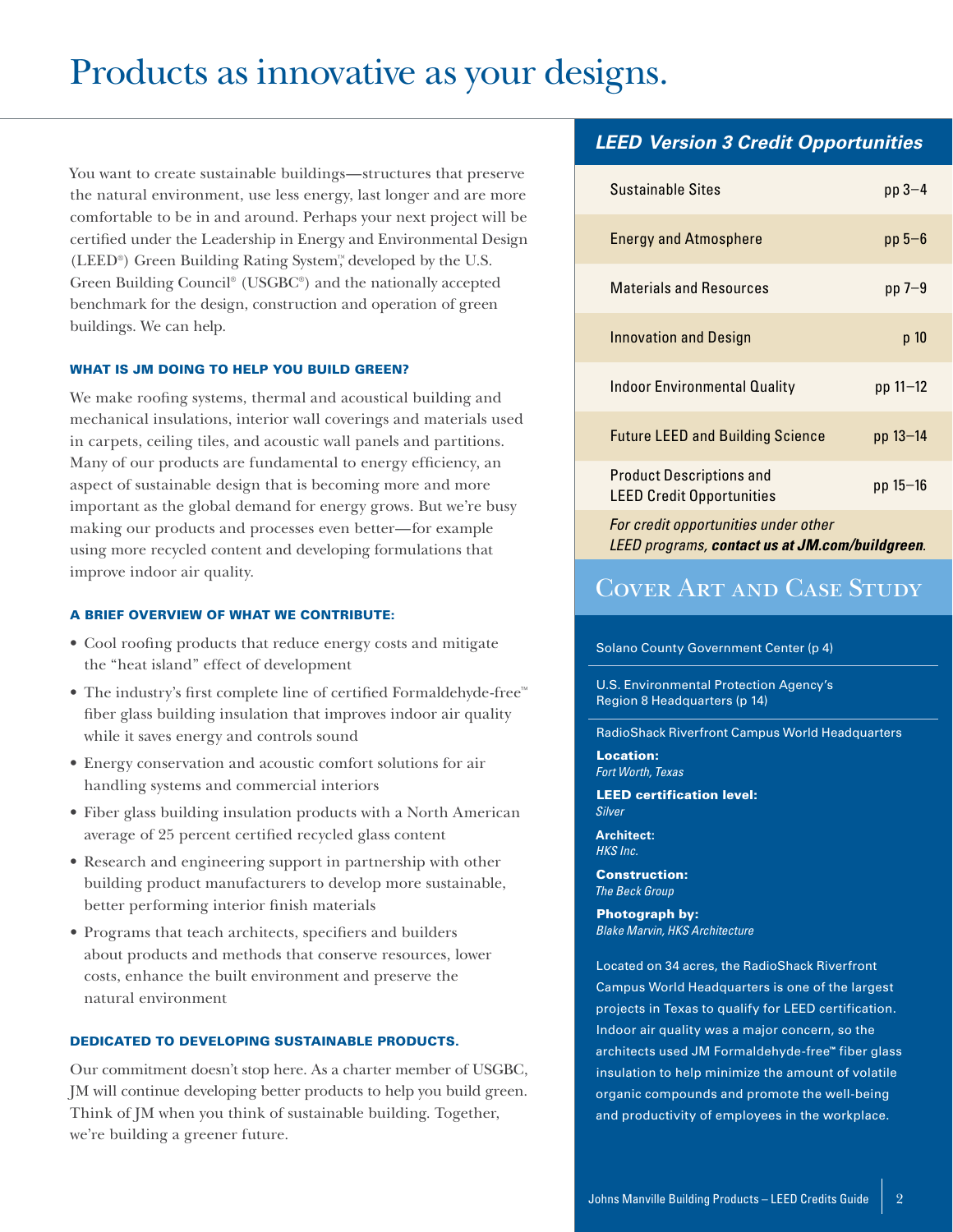#### JM is your partner in protecting habitat and maximizing open space.

Use Johns Manville's many roofing products when you need to contribute to Sustainable Sites credits. Whether you are planning a vegetated or reflective roof, we can help you meet regulations, lower building operation costs and achieve environmental goals.

### *SS Credit 5.1*

| <u>UU VIGUIL J.I</u>                                | 1 Point |
|-----------------------------------------------------|---------|
| <b>Site Development: Protect or Restore Habitat</b> |         |

#### **Intent:**

Conserve existing natural areas and restore damaged areas to provide habitat and promote biodiversity.

#### **Requirements:**

Case 2: Use native or adapted vegetation over 50% of the previously developed site area, including vegetated roof surface area

### *SS Credit 5.2*

*Site Development: Maximize Open Space 1 Point*

*1 Point Each*

#### **Intent:**

Provide a high ratio of open space to development footprint to promote biodiversity.

#### **Requirements:**

- Case 1: Reduce the development footprint and/or provide vegetated open space—exceed local zoning open space requirement by 25% within project boundary
- Case 2: Provide vegetated open space adjacent to the building equal to the building footprint
- Case 3: Provide vegetated open space equal to 20% of the project's site area

#### **All Cases:**

For projects located in urban areas that earn SS Credit 2 ( Development Density and Community Connectivity), vegetated roof areas can contribute to credit compliance.

### *SS Credits 7.1 and 7.2*

*Heat Island Effect: Non-roof and Roof*

#### **Intent:**

Reduce heat islands (thermal gradient differences between developed and undeveloped areas) to minimize impact on microclimate and human and wildlife habitat.

#### **Requirements:**

*SSc7.1*

OPTION 2: Place a minimum of 50% of parking spaces under cover (defined as underground, under deck, under roof or under a building); any roof used to shade or cover parking must have a Solar Reflectance Index (SRI) of at least 29, be a vegetated green roof or be covered with solar panels to offset non-renewable resources used

#### *SSc7.2*

- OPTION 1: Use roofing materials with an SRI of 78 for low-sloped roofs and 29 for steep-sloped roofs on at least 75% of the roof surface. If your roofing materials have a lower SRI than required, use the following formula: (Area Roof Meeting Minimum SRI/Total Roof Area) X (SRI of Installed Roof/Required SRI) ≥ 75%
- OPTION 2: Install a vegetated roof over at least 50% of the roof area
- OPTION 3: Install a combination of high albedo and vegetated roof surfaces with the above SRI rating requirements on an area equal to or greater than the total roof area: (Area Roof Meeting Minimum SRI/0.75) + (Area of Vegetated Roof/0.5) ≥ Total Roof Area; low-sloped roof (≤ 2:12) must have SRI of at least 78 or steep-sloped roof (≥ 2:12) must have SRI of at least 29.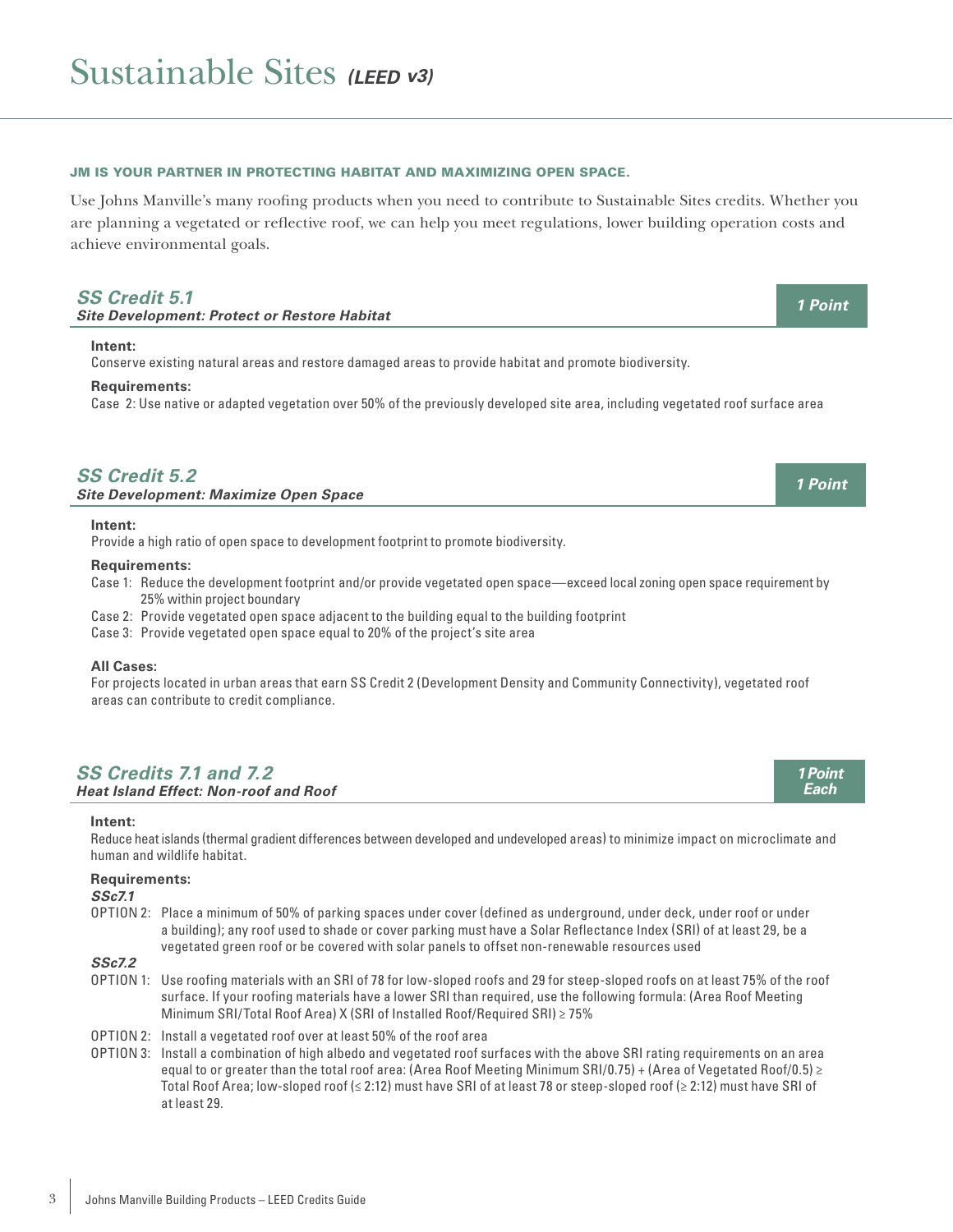### *JM Products That Help Earn Sustainable Sites Credits*

When used as a part of a vegetated roof system, these JM products contribute to SSc5.1 Protect or Restore Habitat and SSc5.2 Maximize Open Space. And the reflective roofing membranes can be used to earn SSc7.1 Heat Island Effect: Non-roof and SSc7.2 Heat Island Effect: Roof.

#### **Components of Vegetated and Reflective Roofs**

½" Retro-Fit™ Board

RetroPlus**™** Roof Board

DuraBoard®

ENRGY 3® (ENRGY 3® Foil Faced Roof Insulation, ENRGY 3® Roof Insulation, ENRGY 3® Plus Roof Insulation or ENRGY 3® 25 PSI)

FesCant Plus Cant Strip

Fesco® Board

Fesco® Board HD

Invinsa® Roof Board

Tapered ENRGY 3® Roof Insulation

Tapered Fesco® Board

Tapered Fesco® Edge Strip

#### **Reflective Roofing Membranes**

|                                                                                                                                          | <b>Solar Reflectance Index</b>                                |
|------------------------------------------------------------------------------------------------------------------------------------------|---------------------------------------------------------------|
| GlasKap <sup>®</sup> CR                                                                                                                  | <b>SRI92</b>                                                  |
| DynaFlex® CR, DynaGlas®<br>FR CR, DynaKap® FR CR,<br>DynaLastic® 180 FR CR,<br>DynaLastic® 250 FR CR,<br>DynaWeld <sup>™</sup> Cap FR CR | <b>SRI92</b>                                                  |
| TRICOR™ M FR CR                                                                                                                          | <b>SRI92</b>                                                  |
| JM PVC 50, 60, 60 MIN, 72 MIN,<br>80 and 80 mil MIN                                                                                      | SRI White 108<br>SRI Grey ES-80<br><b>SRI Sandstone ES-88</b> |
| JM PVC Fleece Backed 50, 60,<br>60 MIN, 72 MIN, 80 and 80 mil<br><b>MIN</b>                                                              | SRI White 108<br>SRI Grey ES-80<br><b>SRI Sandstone ES-88</b> |
| JM TPO 45, 60 and 80 mil,<br>JM TPO FB115™, JM TPO FB135™                                                                                | <b>SRI 101</b>                                                |
| <b>Reflective Roof Coatings</b>                                                                                                          |                                                               |
| TopGard <sup>®</sup> 4000                                                                                                                | <b>SRI 104</b>                                                |
| TopGard <sup>®</sup> 5000                                                                                                                | <b>SRI 104</b>                                                |

### *Did You Know?*

If you're planning a vegetated roof to help earn SSc5.1 and SSc5.2, you can use modular planted trays over JM's built-up and modified bitumen cap sheets. The modular trays make maintenance easy.



## Case Study

Building: *Solano County Government Center*

Location: *Fairfield, California*

LEED certification level: *Certified*

**Architect:** *Kaplan McLaughlin Diaz Architects*

Construction: *Clark Design/Build of California, Inc.*

Solano County officials knew what they wanted for their new government center—a building constructed with energyefficient and sustainable materials that were feasible, proven and cost-effective.

They selected a hot-applied Johns Manville four-ply, built-up roof system, GlasKap® CR, that is Title 24-compliant and contributed toward LEED credits. The county and contractor worked with the Johns Manville Tapered Design Center to achieve maximum insulation value and positive drainage over a 64,000-square-foot roofing surface with a variety of configurations.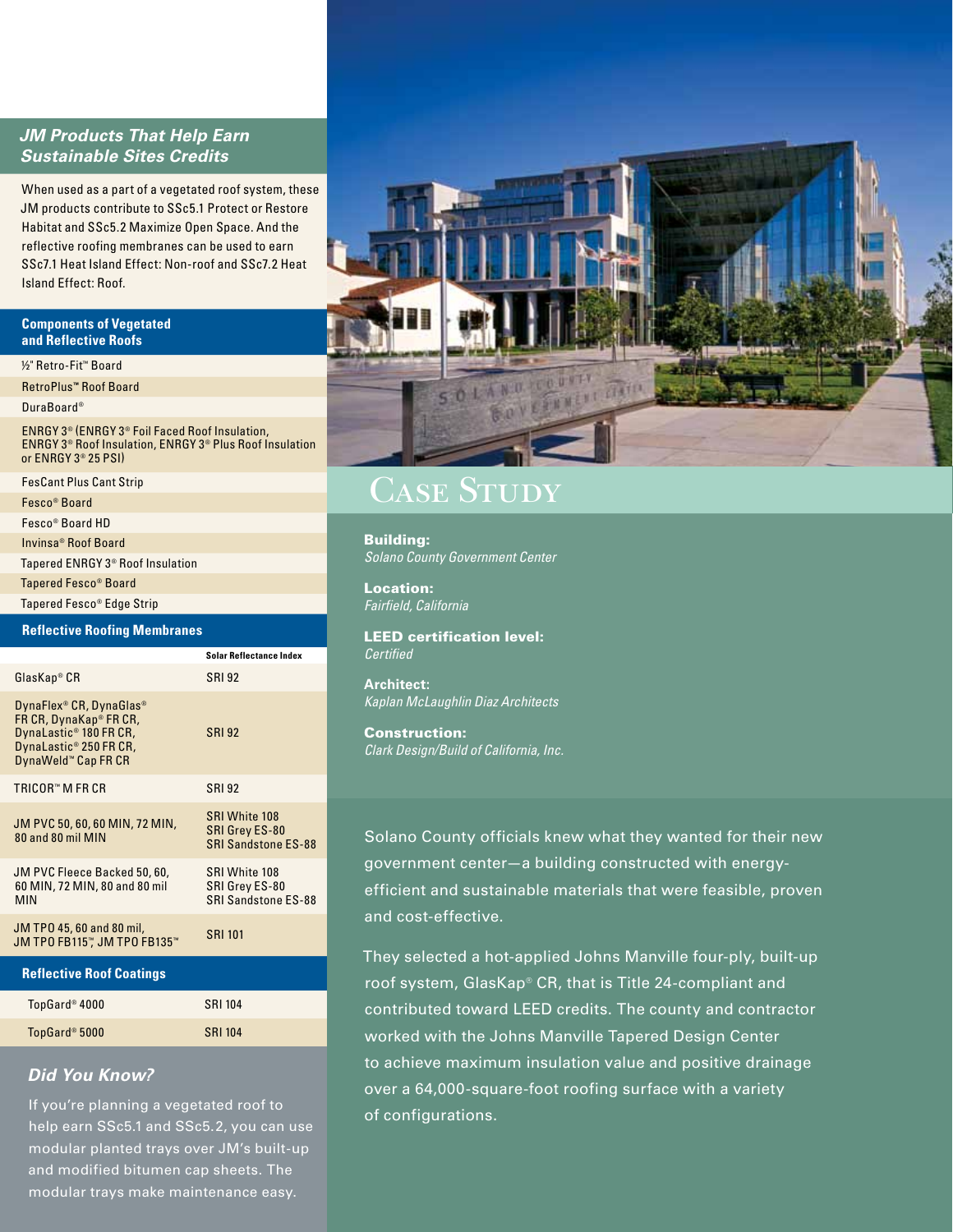#### JM is your source for products that conserve energy.

We are experts in making products that optimize energy efficiency. Look to JM for a wide variety of roofing system, building insulation and mechanical insulation products that will contribute to LEED Energy and Atmosphere points.

### *EA Prerequisite 2*

| LA I IGIGYUISILG 4                | Required |
|-----------------------------------|----------|
| <b>Minimum Energy Performance</b> |          |

#### **Intent:**

Establish the minimum level of energy efficiency for the proposed building and systems to reduce environmental and economic impacts associated with excessive energy use.

#### **Requirements:**

- OPTION 1: Whole Building Energy Simulation. Demonstrate a 10% improvement in the proposed building performance rating for new buildings, or a 5% improvement in the proposed building performance rating for major renovations (compared to baseline performance rating). Schools must use EPA's Target Finder Rating Tool.
- OPTION 2: Prescriptive Compliance Path: ASHRAE Advanced Energy Design Guide. Comply with the prescriptive measures of the ASHRAE Advanced Energy Design Guide appropriate to the project scope and climate zone. Schools must comply with K–12 school buildings criteria.
- OPTION 3: Prescriptive Compliance Path: Advanced Buildings™ Core Performance™ Guide developed by the New Building Institute.

#### *EA Credit 1*

| LA VIGUIL                   | $\blacksquare$ 1–19 Points |
|-----------------------------|----------------------------|
| Optimize Energy Performance |                            |

*4–7 Points*

#### **Intent:**

Achieve increasing levels of energy performance beyond the prerequisite standard to reduce environmental and economic impacts associated with excessive energy use.

#### **Requirements:**

OPTION 1: Whole Building Energy Simulation is performed to determine

- percentage improvement in the proposed building performance compared to the baseline building performance rating **(1–19 for new construction and schools)**.
- NC and Schools: 12% minimum improvement
- CS: 8% minimum improvement
- OPTION 2: Comply with ASHRAE Advanced Energy Design Guide appropriate to the project scope. Project scope is based on building size. **(1 Point)**
- OPTION 3: Comply with the prescriptive measures identified in the Advanced Buildings™ Core Performance™ Guide. **(1–3 Points)**

### *EA Credit 2*

*On-site Renewable Energy (CS-4 points max., NC and Schools-7 points max.)*

#### **Intent:**

To encourage and recognize increasing levels of on-site renewable energy self-supply to reduce environmental and economic impacts associated with fossil fuel energy use.

#### **Requirements:**

Energy produced by the renewable system is expressed as annual energy savings. Minimum to qualify for NC, Schools and CS is 1% savings.

*Maximizing the R-values of your building insulation, roofing system and mechanical insulation is one of the most cost-effective ways to optimize your building's energy performance.*

#### **How do I document the improved energy efficiency of added mechanical insulation?**

*Exceeding code requirements for mechanical insulations can significantly improve the energy efficiency of buildings. To demonstrate the benefits of added mechanical insulation during LEED certification, you can supplement the Whole Building Energy Simulation with other modeling, like 3E Plus***®** *from the North American Insulation Manufacturers Association (NAIMA).*

### **Energy Consumption Reduction Chart**

| <b>NC</b> and<br><b>Schools</b><br>(%) | <b>Points</b>  | $CS($ %) | <b>Points</b>  |
|----------------------------------------|----------------|----------|----------------|
| 12                                     | $\overline{1}$ | 8        | 3              |
| 14                                     | $\overline{2}$ | 10       | $\overline{4}$ |
| 16                                     | 3              | 12       | 5              |
| 18                                     | $\overline{4}$ | 14       | 6              |
| 20                                     | 5              | 16       | $\overline{7}$ |
| 22                                     | 6              | 18       | 8              |
| 24                                     | $\overline{7}$ | 20       | 9              |
| 26                                     | 8              | 22       | 10             |
| 28                                     | 9              | 24       | 11             |
| 30                                     | 10             | 26       | 12             |
| 32                                     | 11             | 28       | 13             |
| 34                                     | 12             | 30       | 14             |
| 36                                     | 13             | 32       | 15             |
| 38                                     | 14             | 34       | 16             |
| 40                                     | 15             | 36       | 17             |
| 42                                     | 16             | 38       | 18             |
| 44                                     | 17             | 40       | 19             |
| 46                                     | 18             | 42       | 20             |
| 48                                     | 19             | 44       | 21             |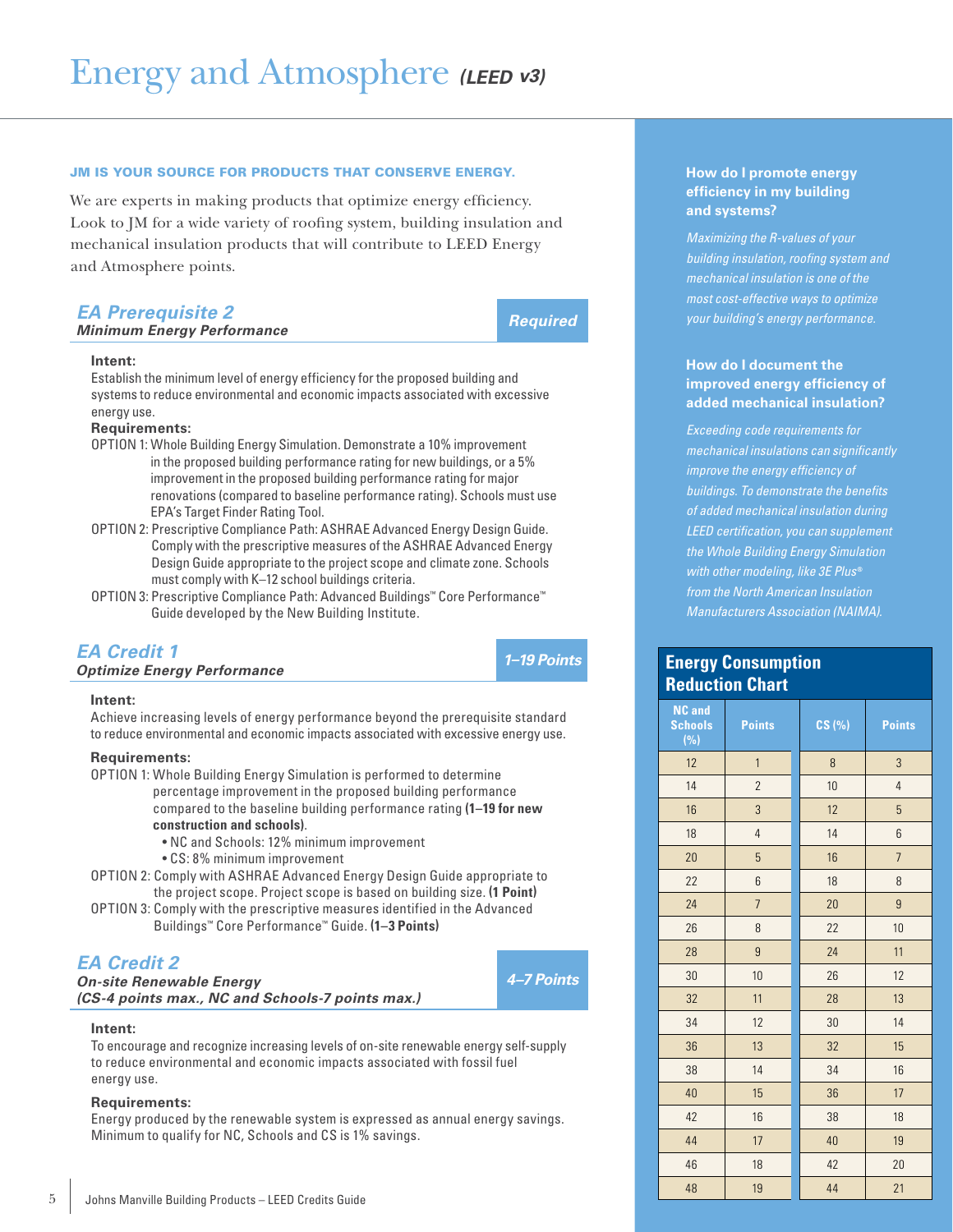### *JM Products That Help Earn Energy and Atmosphere Credits*

Using JM products that contribute to a reduced energy load for indoor HVAC equipment can help satisfy Energy and Atmosphere Prerequisite 2 Minimum Energy Performance and help earn EAc1 Optimize Energy Performance.

#### **Building Insulation**

#### **Batt and Roll Insulation**

- ComfortTherm® Plastic-wrapped 6 Fiber Glass Insulation Batts and Rolls (1)
- FSK-25 Faced Fiber Glass Insulation Batts Kraft-Faced Fiber Glass Insulation
- Batts and Rolls
- MR® Faced Mold- and Mildew-resistant Fiber Glass Insulation Batts
- Panel Deck FSK-25 & PSK Faced (16) Fiber Glass Insulation Batts
- Unfaced Fiber Glass Insulation (1) Batts and Rolls

#### **Blow-in and Spray-in Insulation**

- Climate Pro® Loose Fill Fiber Glass Insulation 48
- JM Spider® Spray-in Custom Fiber Glass 40 Insulation and Delivery System

#### **Rigid and Semi-rigid Boards and Rolls**

Insul-SHIELD® FSK-25 & PSK Panel Boards

Insul-SHIELD® Unfaced Boards

Certified Formaldehyde-free™ insulation products

#### **Roofing System Products**

**Roof Membranes**

GlasKap® CR

DynaFlex® CR, DynaGlas® FR CR, DynaKap® FR CR, DynaLastic® 180 FR CR, DynaLastic® 250 FR CR, DynaWeld™ Cap FR CR

TRICOR™ M FR CR

JM PVC\* 50, 60, 60 MIN, 72 MIN, 80 and 80 mil MIN

JM PVC\* Fleece Backed 50, 60 ,60 MIN, 72 MIN, 80 and 80 mil MIN

JM TPO 45, 60 and 80 mil, JM TPO FB115™ JM TPO FB135

#### **Reflective Roof Coatings**

TopGard® 4000

TopGard® 5000

#### **Roof Insulations and Cover Boards**

½" Retro-Fit™ Board

RetroPlus™ Roof Board

DuraBoard®

```
ENRGY 3®
(ENRGY 3® Foil Face Roof Insulation,
ENRGY 3® Roof Insulation, ENRGY 3® Plus 
Roof Insulation or ENRGY 3® 25 PSI)
```
Fesco® Board

Fesco® Board HD

Invinsa® Roof Board

Tapered ENRGY 3® Roof Insulation

#### Tapered Fesco® Board

\*Energy Star compliant grey and sandstone color options available.

#### **Mechanical Insulation**

**Pipe, Tank and Equipment Insulation**

Micro-Flex® Large Diameter Pipe & Tank Insulation Micro-Lok® *HP* Pipe Insulation Micro-Lok® Pipe Insulation 800 Series Spin-Glas® Duct

& Equipment Insulation

1000 Series Spin-Glas® High Temperature Equipment Insulation

#### **Insulation for Rectangular Steel Ducts**

Linacoustic® RC Duct Liner

Linacoustic® HP Duct Liner

Linacoustic® R-300 Rigid Duct Liner

LinaTex® Duct Liner

Microlite® Duct Wrap

 $\bigoplus$ Microlite® XG™ Duct Wrap

800 Series Spin-Glas® Duct & Equipment Insulation

**Insulation for Round and Spiral Steel Ducts**

- Microlite® Duct Wrap
- $\bigcirc$ Microlite® XG™ Duct Wrap

Spiracoustic Plus™ Duct Liner

- **Self-insulated Duct Products**
- $\bigoplus$ EnviroAire™ Duct Board

Mat-Faced Micro-Aire® Duct Board

SuperDuct<sup>®</sup> RC Duct Board

### *Fiber glass is safe.*

In October 2001, the World Health Organization's International Agency for Research on Cancer removed fiber glass insulation from its list of possible carcinogens.\* Their action is consistent with the conclusion reached by the U.S. National Academy of Sciences, which in 2000 found "no significant association between fiber exposure and lung cancer or nonmalignant respiratory disease in the MVF [man-made vitreous fiber] manufacturing environment." Fiber glass is safe for workers who make or install the product when they follow appropriate work practices to avoid temporary mechanical irritation. Fiber glass insulation is one of the most thoroughly tested building materials in use today. Over 50 years of research by government and independent research organizations support the conclusion that fiber glass building insulation is safe for use in your commercial and residential buildings.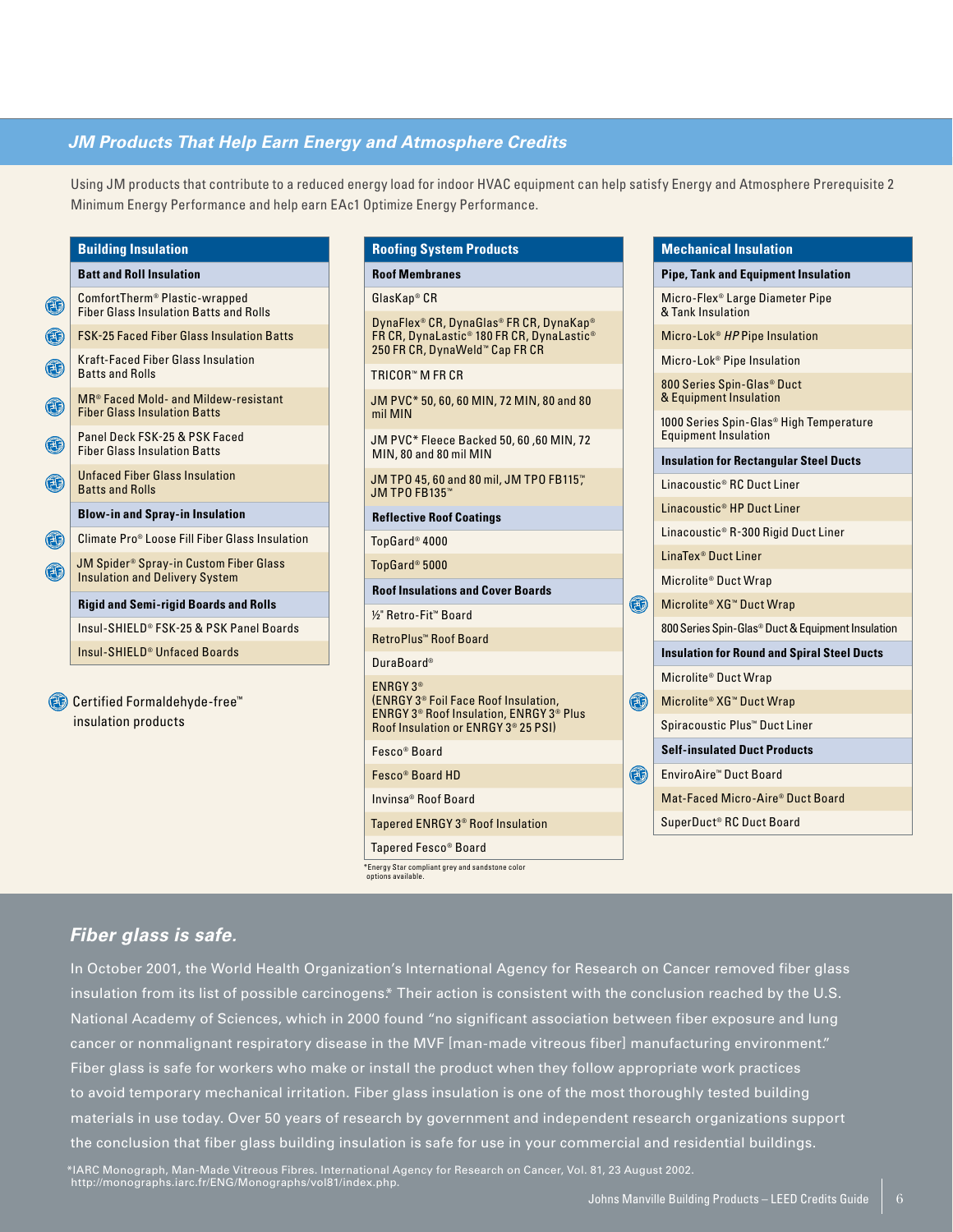#### AT JM, WE MAKE IT OUR BUSINESS TO USE RECYCLED CONTENT IN regional manufacturing facilities across the u.S. and Canada.

Across our product lines, you'll find we incorporate substantial amounts of post-consumer and pre-consumer recycled content.With 30 manufacturing locations across the United States and Canada, we can help you purchase materials locally. And we use rapidly renewable materials in our innovative woven glass wall coverings.

### *MR Credit 4*

*Recycled Content 1–2 Points*

#### **Intent:**

Increase demand for building products that incorporate recycled content materials, thereby reducing impacts resulting from extraction and processing of virgin materials.

#### **Requirements:**

Use materials with recycled content such that the sum of post-consumer recycled content plus one-half of the pre-consumer content constitutes at least 10% or 20% (based on cost) of the total value of the materials in the project.

10% – 1 Point

20% – 2 Points

Do not include mechanical, electrical and plumbing components or appliances and equipment in the calculation for this credit.\*

#### *MR Credit 5 Regional Materials 1–2 Points*

#### **Intent:**

Increase demand for building materials and products that are extracted and manufactured within the region, thereby supporting the use of indigenous resources and reducing the environmental impacts resulting from transportation.

#### **Requirements:**

Use building materials or products that have been extracted, harvested or recovered, as well as manufactured, within 500 miles of the project site for a minimum of 10% or 20% (based on cost) of the total materials value. 10% – 1 Point 20% – 2 Points

Do not include mechanical, electrical and plumbing components or appliances and equipment in the calculation for this credit.\*

#### Certification. \*LEED Reference Guide for Green Building Design and Construction 2009 Edition.

#### **Defining "Regional Materials"**

*To contribute toward Materials and Resources credits under LEED v3, products must be harvested or recovered and manufactured within 500 miles of your project site to be considered a regional material. Contact JM for extraction, processing and manufacturing details on products available near your project site.* 

#### **Rapidly renewable materials in JM's woven glass wall coverings.**

*JM's woven glass textiles—Tassoglas,* ® *Scandatex* ® *and Textra*™ *wall coverings—are strong, lightweight, decorative wall coverings that contribute to MRc6 because they're made with 15 to 20 percent potato starch, a rapidly renewable material. In addition, about 70 percent of these wall coverings is glass made from sand, an abundant resource that is rapidly replenished. And JM wall coverings are durable—they remain breathable even after several repaintings, they strengthen the walls they cover and they are easy to maintain and repair.*



20% Post-consumer SCIENTIFIC CERTIFICATION SYSTEMS

SCS Certification applies to all fiber glass products listed in this brochure. See product data sheets for confirmation of SCS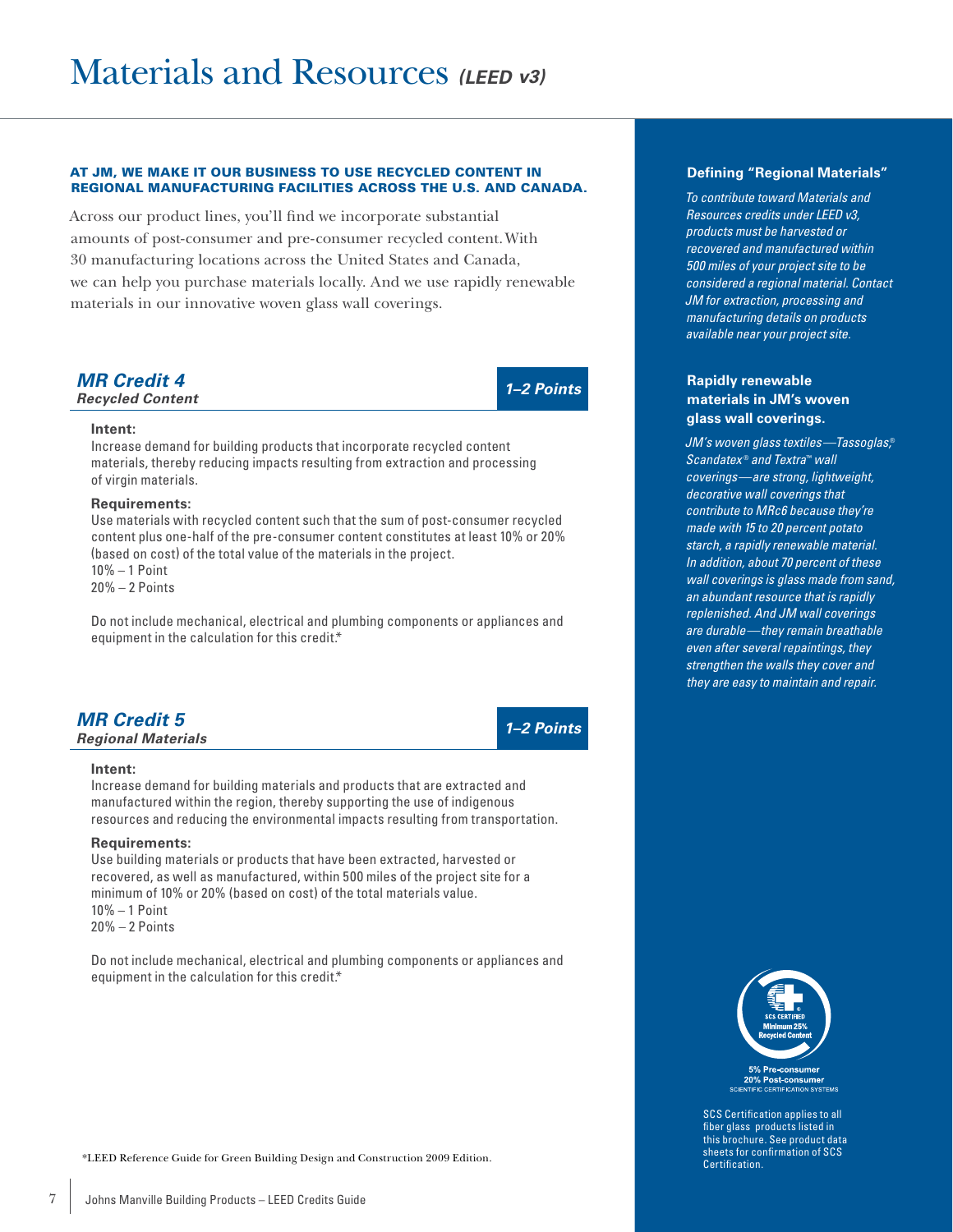#### **Intent:**

Reduce the use and depletion of finite raw materials and long-cycle renewable materials by replacing them with rapidly renewable materials.

#### **Requirements:**

Use rapidly renewable building materials and products (made from plants that are typically harvested within a 10-year cycle or shorter) for 2.5% of the total value of all building materials and products used in the project, based on cost.

Do not include mechanical, electrical and plumbing components or appliances and equipment in the calculation for this credit.\*

\*LEED Reference Guide for Green Building Design and Construction 2009 Edition.

#### **Manufacturing Locations**

JM products are manufactured at locations across the U.S. and Canada, helping you earn MRc5.

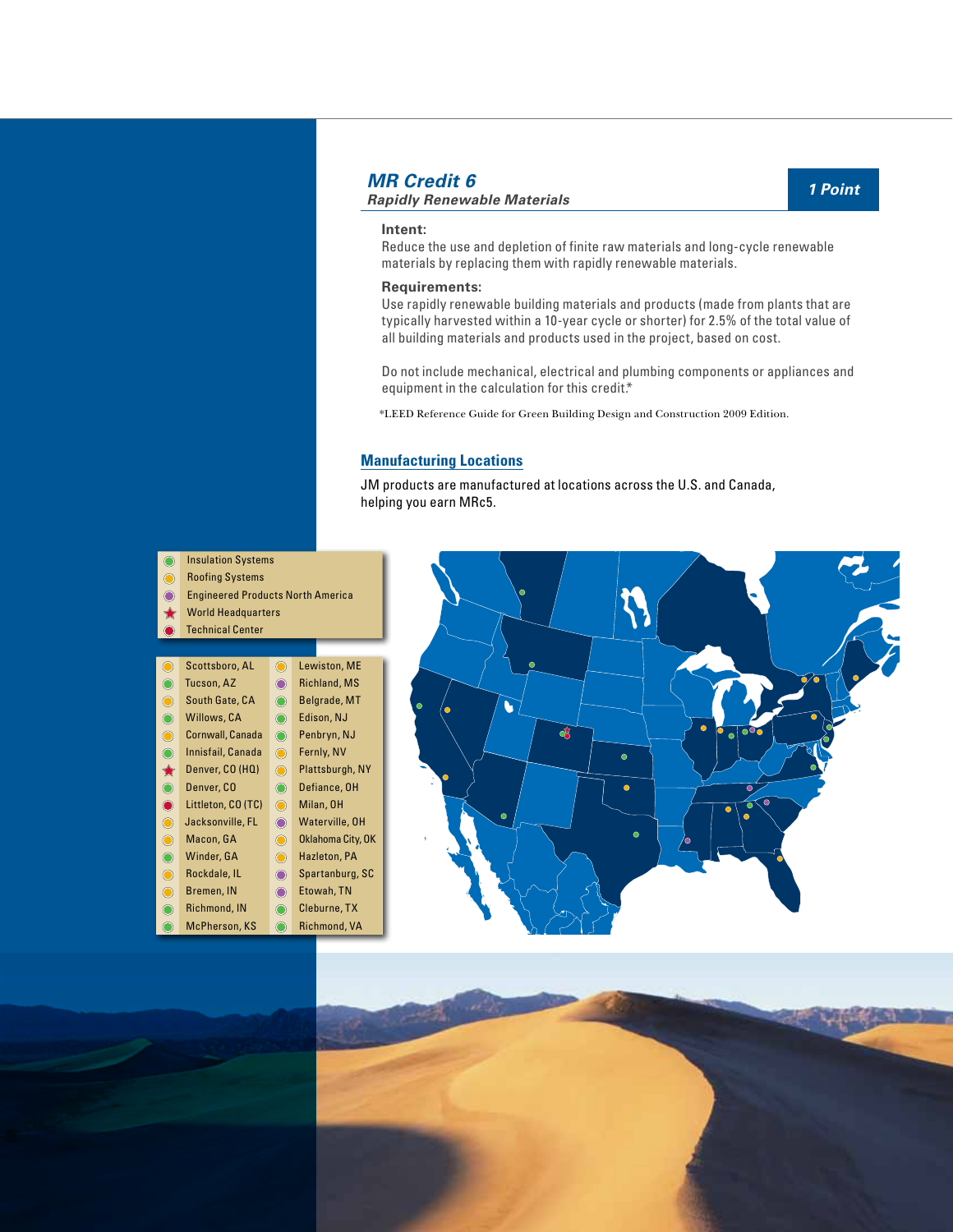### *JM Products That Help Earn Materials and Resources Credits*

#### **Building Insulation**

*The recycled content of these JM products contributes to LEED MRc4 Recycled Content 10% and 20%.*

|                                                                                                          | <b>North America</b><br>Post-consumer<br><b>Recycled Content</b> | <b>Post-industrial</b><br>(Pre-consumer)<br>Recycled<br>Content |
|----------------------------------------------------------------------------------------------------------|------------------------------------------------------------------|-----------------------------------------------------------------|
| <b>Batt and Roll Insulation</b>                                                                          |                                                                  |                                                                 |
| ComfortTherm®<br>Plastic-wrapped<br><b>Fiber Glass Insulation</b><br><b>Batts and Rolls</b>              | 20                                                               | 5                                                               |
| <b>FSK-25 Faced Fiber</b><br><b>Glass Insulation Batts</b>                                               | 20                                                               | 5                                                               |
| Kraft-Faced<br><b>Fiber Glass Insulation</b><br><b>Batts and Rolls</b>                                   | 20                                                               | 5                                                               |
| MR <sup>®</sup> Faced Mold- and<br>Mildew-resistant<br><b>Fiber Glass</b><br><b>Insulation Batts</b>     | 20                                                               | 5                                                               |
| Panel Deck FSK-25 &<br><b>PSK Faced Fiber Glass</b><br><b>Insulation Batts</b>                           | 20                                                               | 5                                                               |
| <b>Unfaced Fiber Glass</b><br><b>Insulation Batts and Rolls</b>                                          | 20                                                               | 5                                                               |
| <b>Blow-in and Spray-in Insulation</b>                                                                   |                                                                  |                                                                 |
| Climate Pro <sup>®</sup><br>Loose Fill Fiber<br><b>Glass Insulation</b>                                  | 20                                                               | 5                                                               |
| JM Spider <sup>®</sup> Spray-in<br><b>Custom Fiber Glass</b><br>Insulation and<br><b>Delivery System</b> | 20                                                               | 5                                                               |
| <b>Rigid and Semi-rigid Boards and Rolls</b>                                                             |                                                                  |                                                                 |
| Insul-SHIELD®<br><b>Coated Black Rolls</b>                                                               | 20                                                               | 5                                                               |
| Insul-SHIELD® FSK-25<br>& PSK Panel Boards                                                               | 20                                                               | 5                                                               |
| Insul-SHIELD®<br><b>Unfaced Boards</b>                                                                   | 20                                                               | 5                                                               |
|                                                                                                          |                                                                  |                                                                 |

Certified Formaldehyde-free™ insulation products

#### **Roofing System Products**

*The recycled content of these JM products contributes to LEED MRc4 Recycled Content 10% and 20%.*

|                                                                                                                                                                                                                                                                                                               | Post-consumer<br><b>Recycled Content (Pre-consumer)</b> | <b>Post-industrial</b><br>Recvcled<br>Content |  |
|---------------------------------------------------------------------------------------------------------------------------------------------------------------------------------------------------------------------------------------------------------------------------------------------------------------|---------------------------------------------------------|-----------------------------------------------|--|
| 1/2" Retro-Fit™ Board                                                                                                                                                                                                                                                                                         | 29                                                      | 1                                             |  |
| <b>RetroPlus™ Roof Board</b>                                                                                                                                                                                                                                                                                  | 40                                                      | 1                                             |  |
| DuraBoard®                                                                                                                                                                                                                                                                                                    | $25 - 28$                                               | $0 - 3$                                       |  |
| <b>ENRGY 3®</b><br>(ENRGY 3 <sup>®</sup> Foil Face<br>Roof Insulation,<br><b>ENRGY 3<sup>®</sup> Roof</b><br>Insulation,<br><b>ENRGY 3<sup>®</sup> Plus Roof</b><br><b>Insulation or</b><br>ENRGY $3^{\circ}$ 25 PSI).<br>Invinsa <sup>®</sup> Roof Board,<br>Tapered ENRGY 3 <sup>®</sup> Roof<br>Insulation | $8 - 26$                                                | $9 - 13$                                      |  |
| Fesco <sup>®</sup> Board,<br>Fesco <sup>®</sup> Board HD,<br><b>FesCant Plus Cant Strip,</b><br>Tapered Fesco <sup>®</sup> Board,<br>Tapered Fesco <sup>®</sup><br><b>Edge Strip</b>                                                                                                                          | $28 - 33$                                               | $2 - 3$                                       |  |
| JM PVC 50, 60, 60 MIN,<br>72 MIN, 80 and 80 mil MIN,<br><b>JM PVC Fleece Backed</b><br>50.60.60 MIN.72 MIN.<br>80 and 80 mil MIN                                                                                                                                                                              |                                                         | $0 - 10$                                      |  |
| JM TPO 45, 60 and 80 mil<br><b>JM TPO FB115</b> ™<br><b>JM TPO FB135™</b>                                                                                                                                                                                                                                     |                                                         | 11                                            |  |

#### **Wall Coverings**

*JM glass textile decorative wall coverings can contribute to LEED MRc6 Rapidly Renewable* 

| Materials.                           |                                                      |
|--------------------------------------|------------------------------------------------------|
|                                      | <b>Rapidly Renewable</b><br><b>Materials Content</b> |
| Scandatex <sup>®</sup> Wall Covering | $15 - 20$                                            |
| Tassoglas® Wall Covering             | $15 - 20$                                            |
| Textra™ Wall Covering                | $15 - 20$                                            |

#### **Mechanical Insulation**

*Currently, insulation for mechanical systems does not contribute to MR credits under LEED, but these JM products do contribute to a more sustainable project.*

|                                                                            | Recycled<br>Content | <b>North America Post-industrial</b><br><b>Post-consumer (Pre-consumer)</b><br>Recycled<br>Content |
|----------------------------------------------------------------------------|---------------------|----------------------------------------------------------------------------------------------------|
| <b>Pipe, Tank &amp; Equipment Insulation</b>                               |                     |                                                                                                    |
| Micro-Flex <sup>®</sup> Large<br>Diameter Pipe &<br><b>Tank Insulation</b> | 20                  | 5                                                                                                  |
| Micro-Lok <sup>®</sup> HP<br><b>Pipe Insulation</b>                        | 25                  | $\mathbf{0}$                                                                                       |
| <b>Insulation for Air Handling Ducts</b>                                   |                     |                                                                                                    |
| Linacoustic® RC Duct Liner                                                 | 20                  | 5                                                                                                  |
| Linacoustic <sup>®</sup> HP Duct Liner                                     | 20                  | 5                                                                                                  |
| Linacoustic® R-300 Rigid<br>Duct Liner                                     | 20                  | 5                                                                                                  |
| Spiracoustic Plus™ Duct Liner                                              | 20                  | 5                                                                                                  |
| LinaTex <sup>®</sup> Duct Liner                                            |                     | $69 - 75$                                                                                          |
| Microlite <sup>®</sup> Duct Wrap                                           | 20                  | 5                                                                                                  |
| Microlite® XG™<br>Duct Wrap                                                | 20                  | 5                                                                                                  |
| Mat-Faced Micro-Aire®<br>Duct Board                                        | 20                  | 5                                                                                                  |
| Super Duct <sup>®</sup> RC Duct Board                                      | 20                  | 5                                                                                                  |
| 800 Series Spin-Glas <sup>®</sup><br>Duct & Equipment<br>Insulation        | 20                  | 5                                                                                                  |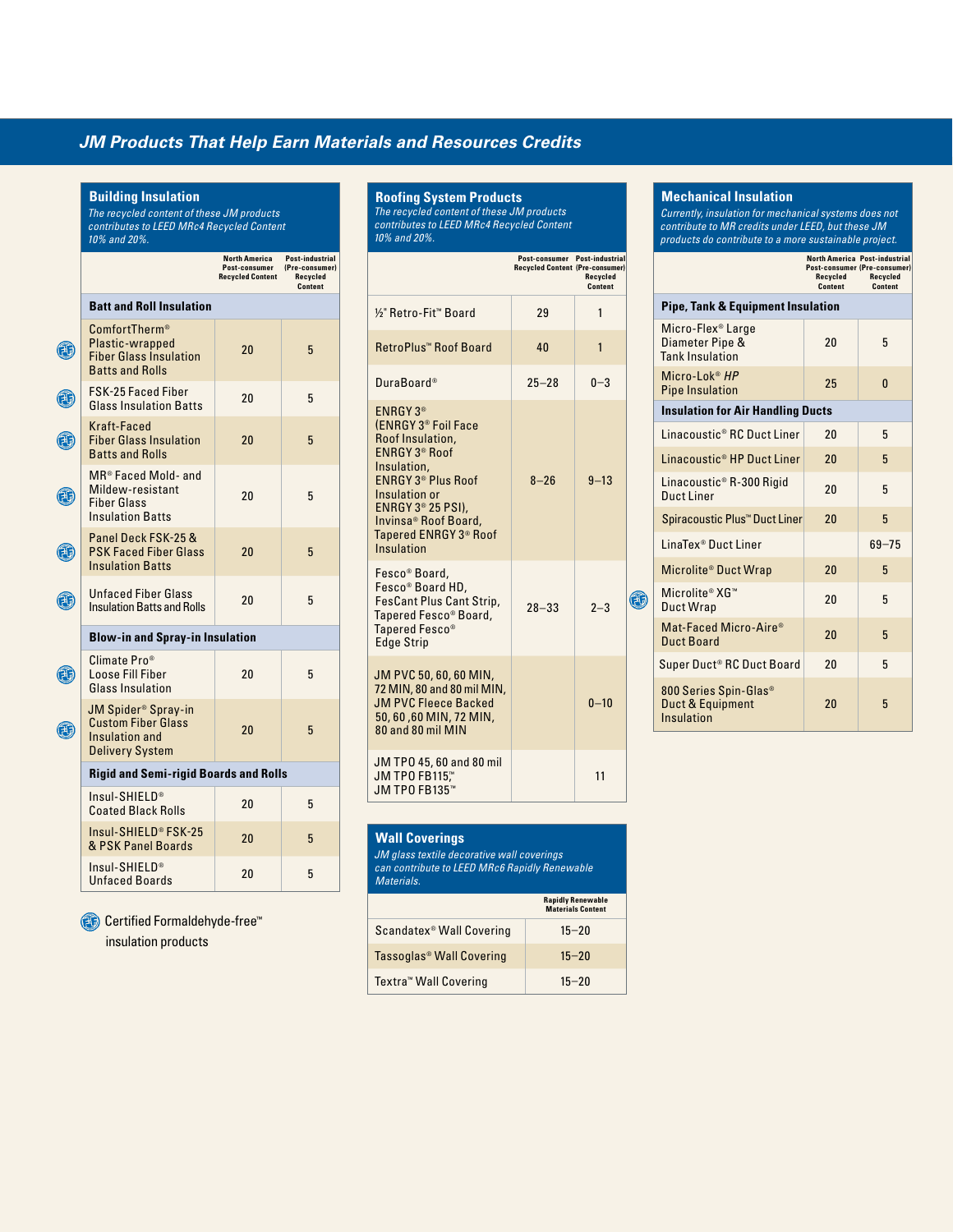#### **Acoustic Comfort: Noise Pollution Reduction**

*According to Innovation in Design Credit Interpretation Ruling (CIR) dated April 5, 2004:*

*"A point in innovation may be available if the project team demonstrates that they have significantly exceeded standard practice for acoustic comfort within this building type. Please provide standards used as a baseline if applicable. All occupied building spaces should be included in this strategy, including corridors, break rooms, etc."*

*In office and educational environments, the HVAC system may be a significant contributor to noise. A critical strategy for noise reduction is to specify fiber glass acoustical duct liners or duct board to reduce noise transmission resulting from:*

- Fans, dampers and equipment
- • *"Crosstalk" traveling from room to room*
- • Sheet metal contraction and *expansion*

*Fiber glass duct insulation delivers superior control of mechanical noise, especially when you provide an increased liner thickness in the 20 feet of the duct leading to the vent or diffuser.*

*For more information on earning Innovation in Design credits, contact us at JM.com/buildgreen.*

#### JM helps you exceed expectations.

To earn Innovation in Design LEED points, you need building materials that go beyond required performance minimums. At JM, we strive to develop next-generation products, such as our insulation made without formaldehyde, our factory-applied cool roof coating that reduces emissions during the construction process and our many products that provide acoustic comfort. Trust JM products to contribute to your innovative design strategies.

## *ID Credit 1*

### *Innovation in Design 1–5 Points*

#### **Intent:**

To provide design teams and projects the opportunity to be awarded points for exceptional performance above the requirements set by the LEED Green Building Rating System and/or innovative performance in Green Building categories not specifically addressed by the LEED Green Building Rating System.

#### *Suggested Strategy: Innovation in Design Comprehensive Formaldehyde Reduction*

#### **Intent:**

Provide a safer and healthier environment for both construction teams and building occupants by reducing overall exposure to formaldehyde.

#### **Requirements:**

Meet the requirements of existing LEED credits associated with formaldehyde reduction AND comply with the additional measures outlined below in order to obtain a comprehensive formaldehyde reduction in the building. To accomplish this, the following are required:

- Specify no- or low-formaldehyde-emitting products and appliances for each of the following if/as incorporated in the project:
- Composite wood and agrifiber—meet LEED IEQc4.4 requirements – Certified formaldehyde-free insulation
- Environmental Tobacco Smoke (ETS) Control—meet LEED IEQp2 requirements
- Thermal Comfort Design—meet LEED IEQc7.1 requirements
- Monitor Air Quality—install indoor VOC/formaldehyde sensors

### *Suggested Strategy: Innovation in Design*

*Comprehensive Exterior VOC-emitting Materials Reduction*

#### **Intent:**

Provide a safe and healthy outdoor environment for both construction teams and building occupants. Reduce outdoor pollution resulting from construction practices and material selection.

#### **Requirements:**

Significantly reduce the amount of VOCs released to the outdoor air through construction practices and materials selection by specifying low-VOC-emitting products for each of the following if/as incorporated in the project:

- Factory-applied cool roof coating (rather than field applied)
- No added urea-formaldehyde composite wood exterior doors
- Low-VOC siding materials (composite wood and cement products)
- Low-VOC pesticides and vegetation care products
- Heat island effect: roof—meet LEED SSc7.2 requirements
- VOC limits for concrete sealants and caulks, exterior paints, wood stains and sealers, and metal stains and sealers
- Describe the regional air quality context to justify the restriction of outdoor emissions of VOCs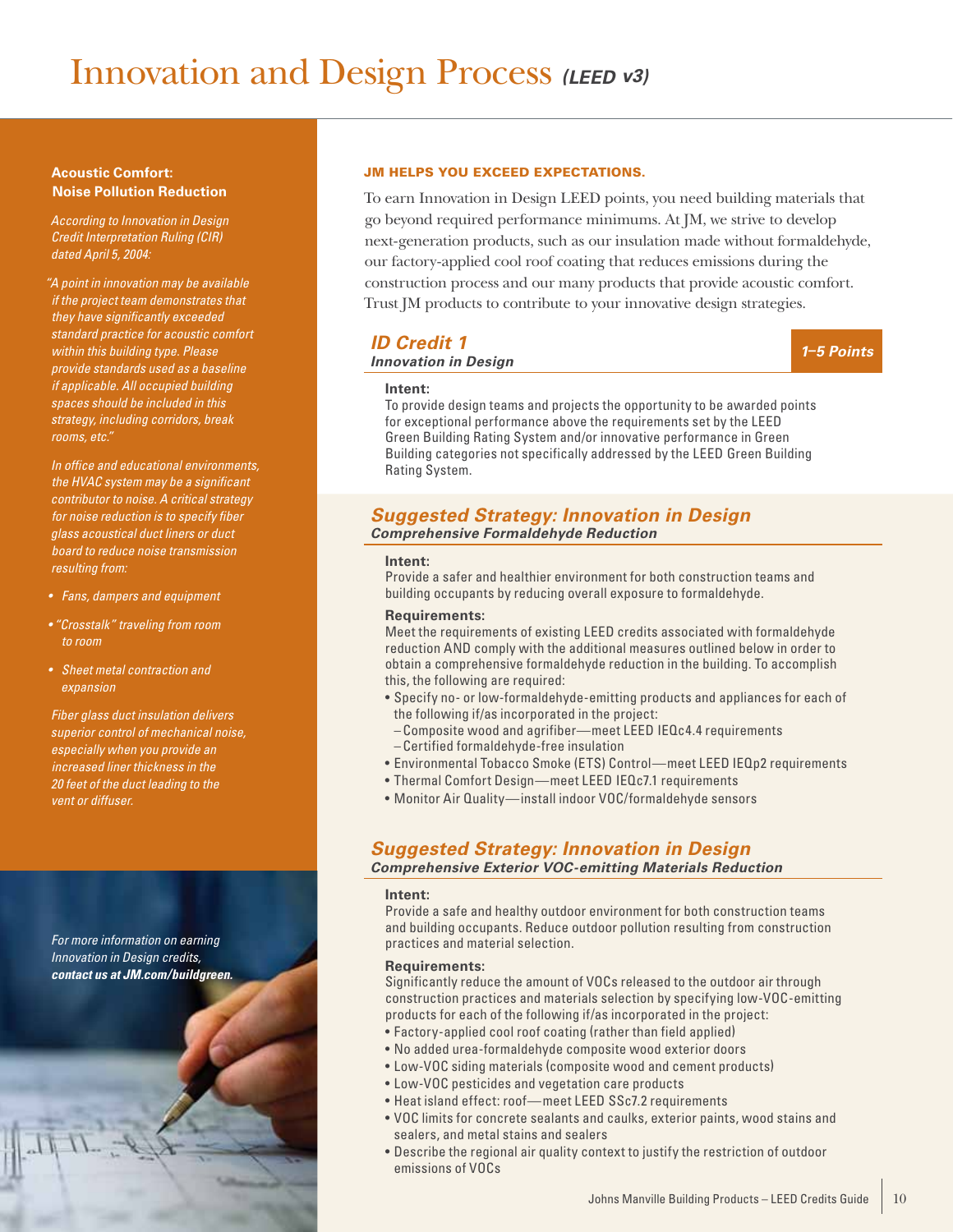#### JM Formaldehyde-free**™** fiber glass building insulation improves indoor air quality.

The best way to reduce indoor air quality problems is to eliminate and reduce sources of formaldehyde. We offer a complete line of fiber glass building insulation that improves indoor air quality because it's made without formaldehyde. JM building insulation is certified by Scientific Certification Systems to be formaldehyde-free and to meet the requirements of the SCS Indoor Advantage Gold program. The SCS certification includes compliance with the February 2010 update to the California ES-1350 indoor air quality test, including both the new residential scenario and the most recent health-based formaldehyde limit. This certification is unique to Johns Manville. And JM is working to expand its Formaldehyde-free™ insulation offerings throughout its product line.

| <b>IEQ Credit 3.2</b><br><b>Construction IAQ Management Plan: Before Occupancy</b>                                                                                                                                                               | 1 Point |
|--------------------------------------------------------------------------------------------------------------------------------------------------------------------------------------------------------------------------------------------------|---------|
| Intent:<br>Reduce indoor air quality problems resulting from the construction/renovation<br>process in order to help sustain the comfort and well-being of construction<br>workers and building occupants.                                       |         |
| <b>Requirements:</b><br>Develop and implement an Indoor Air Quality (IAQ) Management Plan for the<br>post-construction and pre-occupancy phase.<br><b>OPTION 2:</b> Air Testing (maximum LEED-allowed formaldehyde air<br>concentration: 27 ppb) |         |

#### indoor air quality and Fiber glass duct liners and duct board.

Many Johns Manville air duct products incorporate our exclusive Permacote® airstream surface system. This acrylic polymer surface helps guard against incursion of dust or dirt into the substrate, minimizing the potential for biological growth. Permacote coating is also formulated with an immobilized, U.S. EPA-registered agent to protect the coating from the potential growth of fungi and bacteria. Products incorporating the Permacote coating pass ASTM C1338 fungi testing as well as the more stringent ASTM G21 test.

According to the U.S. EPA,"Duct board and duct liner are widely used in duct systems because of their excellent acoustic, thermal, and condensation control properties. If the HVAC system is properly designed, fabricated, installed, operated and maintained, these duct systems pose no greater risk of mold growth than duct systems made of sheet metal or any other materials."\*

Studies of fiber glass duct liner and fiber glass duct board conducted over the last three decades demonstrate no significant fiber erosion on surfaces in typical HVAC systems. When properly installed, operated and maintained, these products do not increase airborne fiber levels in buildings.

\*epa.gov/iaq/schooldesign/hvac.html.

### *JM Products That Help Earn Indoor Environmental Quality Credits*

Earn IEQc3.2 Construction IAQ Management Plan, Option 2-Air Quality Testing, by using low-emitting building materials. Specifying JM certified Formaldehyde-free™ products means fewer sources of formaldehyde.

|   | <b>Building Insulation</b>                                                                        |
|---|---------------------------------------------------------------------------------------------------|
|   | <b>Batt and Roll Insulation</b>                                                                   |
| Ħ | ComfortTherm <sup>®</sup> Plastic-wrapped<br><b>Fiber Glass Insulation Batts and Rolls</b>        |
| C | <b>FSK-25 Faced Fiber Glass Insulation Batts</b>                                                  |
|   | Kraft-Faced Fiber Glass Insulation<br><b>Batts and Rolls</b>                                      |
| Œ | MR <sup>®</sup> Faced Mold- and Mildew-resistant<br><b>Fiber Glass Insulation Batts</b>           |
| Ĵ | Panel Deck FSK-25 & PSK Faced<br><b>Fiber Glass Insulation Batts</b>                              |
| 3 | Unfaced Fiber Glass Insulation Batts and Rolls                                                    |
|   | <b>Blow-in and Spray-in Insulation</b>                                                            |
| £ | Climate Pro <sup>®</sup> Loose Fill Fiber Glass Insulation                                        |
|   | <b>JM Spider<sup>®</sup> Spray-in Custom Fiber Glass</b><br><b>Insulation and Delivery System</b> |
|   | <b>Mechanical Insulation</b>                                                                      |
|   | <b>Insulation for Air Handling Ducts</b>                                                          |
|   | EnviroAire™ Duct Board                                                                            |
| Ã | Microlite® XG™ Duct Wrap                                                                          |
|   | <b>Wall Coverings</b>                                                                             |
|   | Scandatex <sup>®</sup> Wall Covering                                                              |
|   | Tassoglas <sup>®</sup> Wall Covering                                                              |
|   | Textra™ Wall Covering                                                                             |
| Æ | Certified Formaldehyde-free™                                                                      |

> Certified Formaldehyde-free insulation products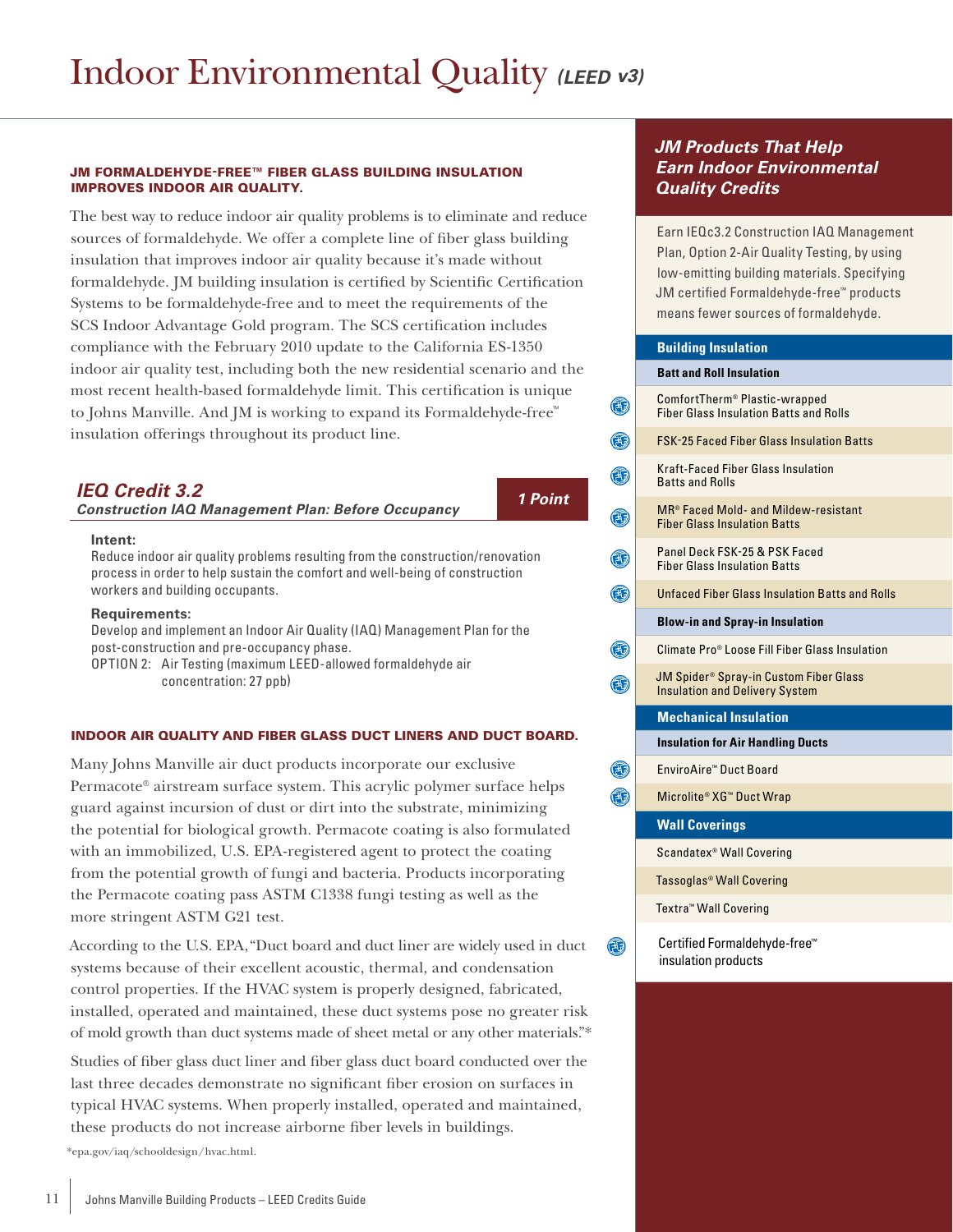### *Did You Know?*

JM's complete line of certified Formaldehyde-free™ insulation improves indoor air quality because it's made without formaldehyde. JM's line of certified Formaldehyde-free™ products can be used to eliminate or reduce VOCs in other manufacturers' products, too. Our fiber glass materials are are used to eliminate a potential source of formaldehyde from acoustical panels, wall partitions, carpet tiles, water heaters and air conditioners.





In April 2007, USGBC launched the LEED for Schools program, basing it on LEED for New Construction certification. It addresses issues specific to K–12 schools, such as classroom acoustics, master planning, mold prevention and environmental site assessment. Several JM products can contribute toward Indoor Environmental Quality (IEQ) credits.

### *IEQ Credit 4.1*

### *Low-emitting Materials: Adhesives and Sealants 1 Point*

#### **Intent:**

To reduce the quantity of indoor air contaminants that are odorous, irritating and/ or harmful to the comfort and well-being of installers and occupants.

#### **Requirements:**

Adhesives and sealants used on the interior, inside of the weatherproofing and onsite must comply with stated LEED restrictions. Please see the LEED ratings guide appropriate for your project for specific limits.

| <b>IEQ Credit 4.2</b>                              | 1 Point |
|----------------------------------------------------|---------|
| <b>Low-emitting Materials: Paints and Coatings</b> |         |

#### **Intent:**

To reduce the quantity of indoor air contaminants that are odorous, irritating and/ or harmful to the comfort and well-being of installers and occupants.

#### **Requirements:**

Paints and coatings used on the interior of the building, inside of the weatherproofing system or applied onsite, must comply with stated LEED restrictions. Please see the LEED ratings guide appropriate for your project for specific limits.

#### *IEQ Credit 4.6 Low-emitting Materials 1 Point*

#### **Intent:**

Reduce the quantity of indoor air contaminants that are odorous, irritating and/or harmful to the comfort and well-being of installers and occupants.

#### **Requirements:**

OPTION 6: CEILING AND WALL SYSTEMS **(1 Point)** All gypsum board, insulation, acoustical ceiling systems and wall coverings installed in the building interior shall meet the testing and product requirements of the California Department of Health Services *Standard Practice for the Testing of Volatile Organic Emissions from Various Sources Using Small-scale Environmental Chambers*, including 2004 Addenda.

### *IEQ Credit 9*

*Enhanced Acoustical Performance 1 Point*

#### **Intent:**

Provide classrooms that facilitate better teacher-to-student and student-tostudent communications.

#### **Requirements:**

Design building shell, classroom partitions and other core learning spaces to meet Sound Transmission Class (STC) requirements of ANSI Standard S12.60- 2002, Acoustical Performance Criteria, Design Requirements and Guidelines for Schools, excepting windows, which must meet an STC rating of at least 35.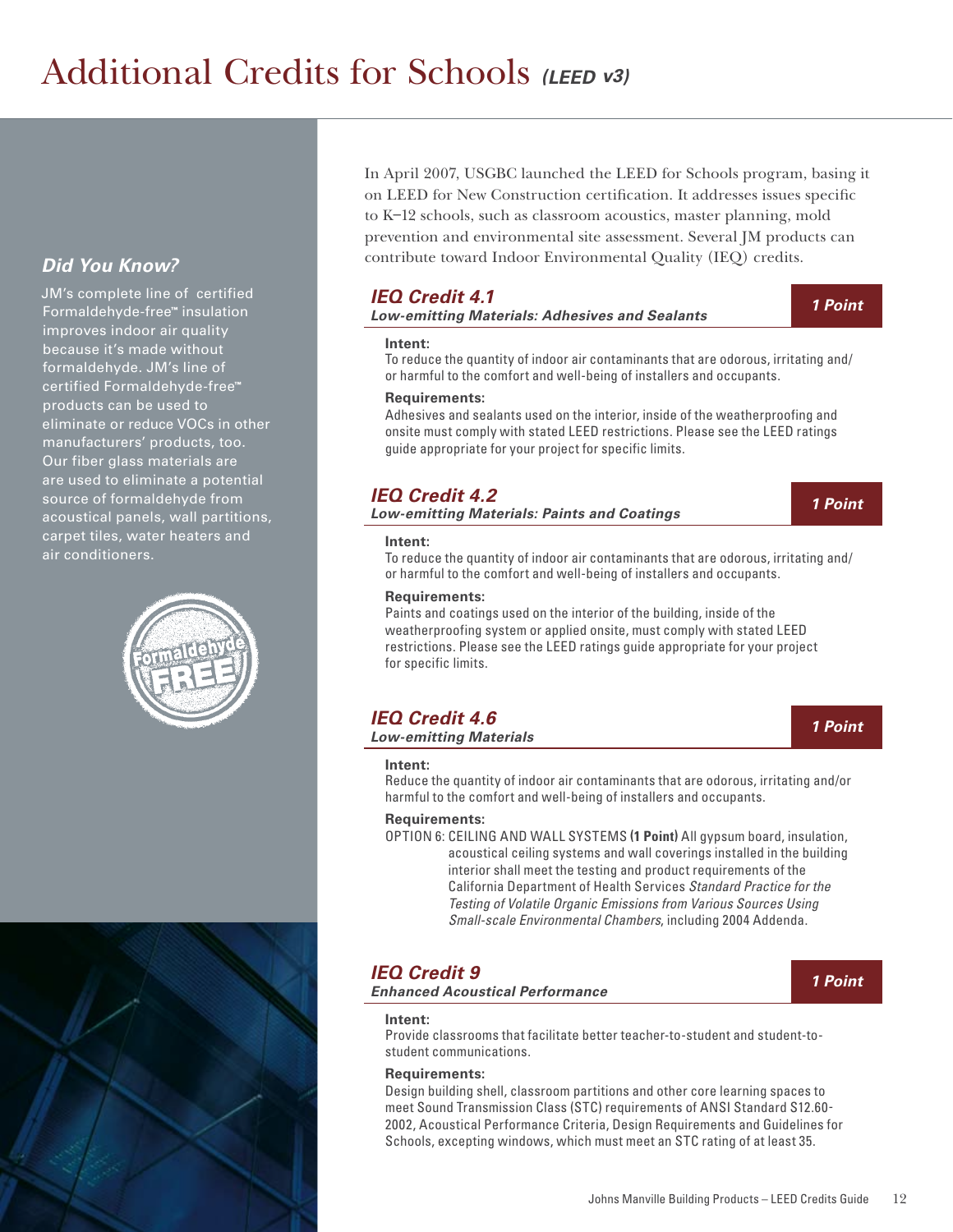#### Formaldehyde reduction.

JM is working to have formaldehyde reduction recognized as a sustainability measure that is eligible for credit under the LEED green building certification program. We believe formaldehyde reduction is important because:

- *• U.S. Environmental Protection Agency cautions against formaldehyde.<sup>1</sup>* The U.S. EPA recommends limiting exposure to formaldehyde as much as possible.
- *• California EPA recommends using building materials made without formaldehyde.<sup>2</sup>* The California Air Resources Board (CARB), a division of California's EPA, found that the air in most homes contains too much formaldehyde. CARB advises that homeowners, builders and architects use building materials made with no added formaldehyde when building or remodeling a home.

#### Acoustic comfort.

In future LEED certification, your project may also be eligible for credit for increased acoustic comfort, depending on your building type. The new LEED for Schools Program recognizes that student academic performance may be significantly enhanced if noise is reduced to meet definable building acoustic performance levels. For this reason, the Collaborative for High Performance Schools specifically recommends the use of acoustic duct liners. Similarly, recent studies and surveys of noise reduction in office environments support incorporating acoustic performance into other LEED programs. Johns Manville has noise reduction solutions to address sources of noise throughout the building, and we believe that introducing acoustic performance for future LEED program versions is a critical next step.

#### Building science and engineered materials.

In 2002, when JM eliminated formaldehyde from our fiber glass building insulation, we also developed a full line of other Formaldehyde-free™ materials. Some of these materials are used to reinforce carpet tiles, office panels, office furnishings, ceiling tiles and wall coverings. Others add cushioning or acoustical properties. Still other JM materials help make products that don't support mold growth.

2. California Air Resources Board *Report on Air Pollution in California,* www.arb.ca.gov/research/indoor/ab1173/ab1173.htm, and *Guideline: Formaldehyde in the Home*, www.arb.ca.gov/research/indoor/formaldehyde.htm.

### *Did You Know?*

For years, Environment Canada's Environmental Choice Program (ECP) has awarded its EcoLogo™ to environmentally responsible products and services. Starting in 2005, only fiber glass batt insulation made without formaldehyde and with a high recycled content (our Canadian building insulation is at least 45% post-consumer glass) can earn the EcoLogo. JM Formaldehyde-free™ fiber glass insulation meets these more stringent requirements.



<sup>1.</sup> Comments of U.S. EPA on LEED-NC Version 2.2; Response to Comments on Draft Standard for Indoor Environmental Quality, Indoor Environmental Quality Prerequisite 1 at pp 71-72, Issue EQc4.3.14, http://specJM.com/commercial/insulation.asp.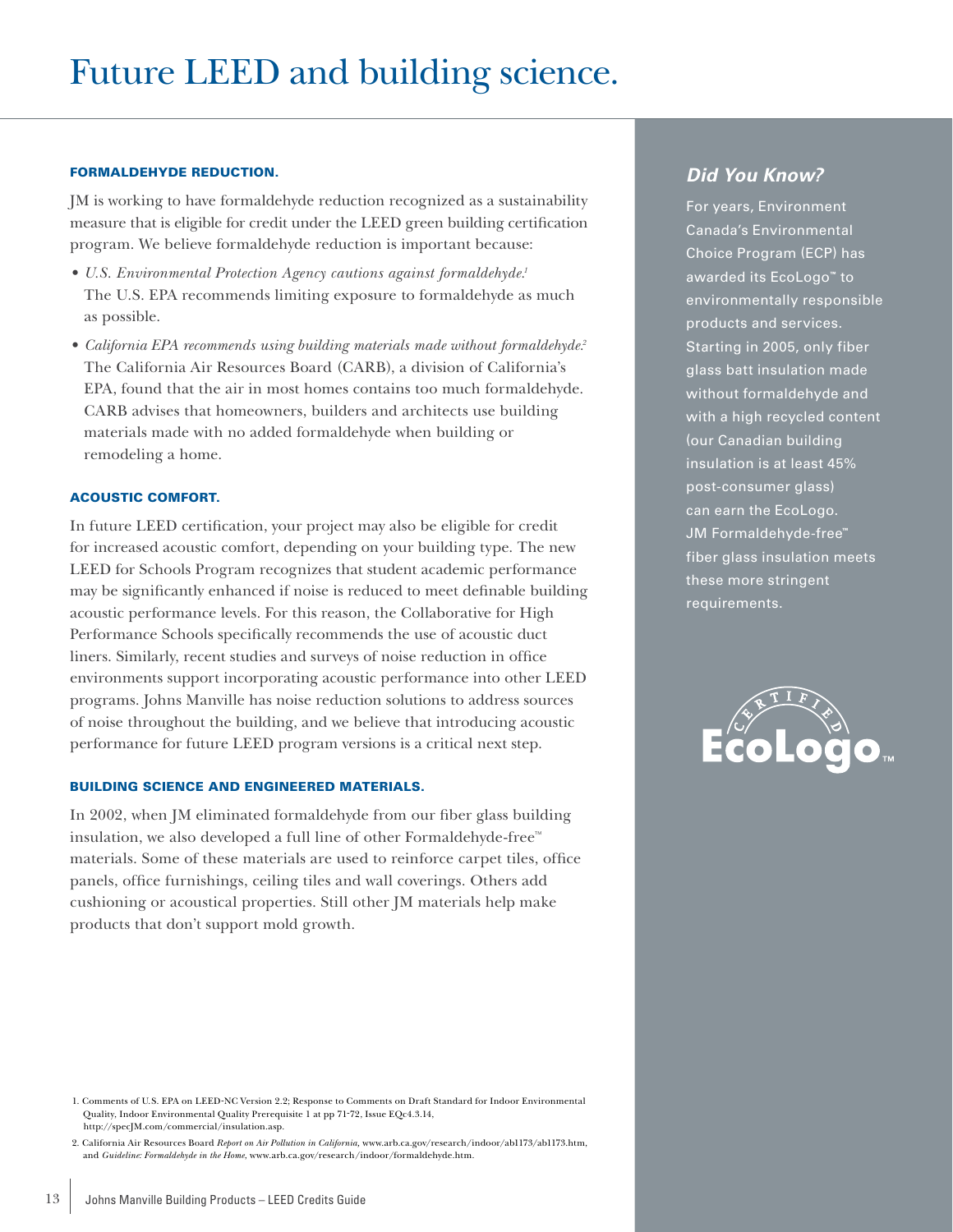

## **CASE STUDY**

#### Building:

*U.S. Environmental Protection Agency's Region 8 Headquarters*

Location: *Denver, Colorado*

LEED certification level: *Gold*

**Architect:** *Zimmer-Gunsul-Frasca*

Construction: *OPUS Northwest, LLC* The U.S. EPA's Region 8 Headquarters received a LEED 2.1 Gold rating. The U.S. EPA demands that the building be energy-efficient and also obtain an ENERGY STAR label. The 250,000 gross-squarefoot building contains a variety of JM Formaldehyde-free**™** fiber glass building and duct insulation products in addition to JM pipe insulation and jacketing. JM products contributed to increased energy efficiency, recycled content, reduced VOCs and other building features that will support its LEED certification.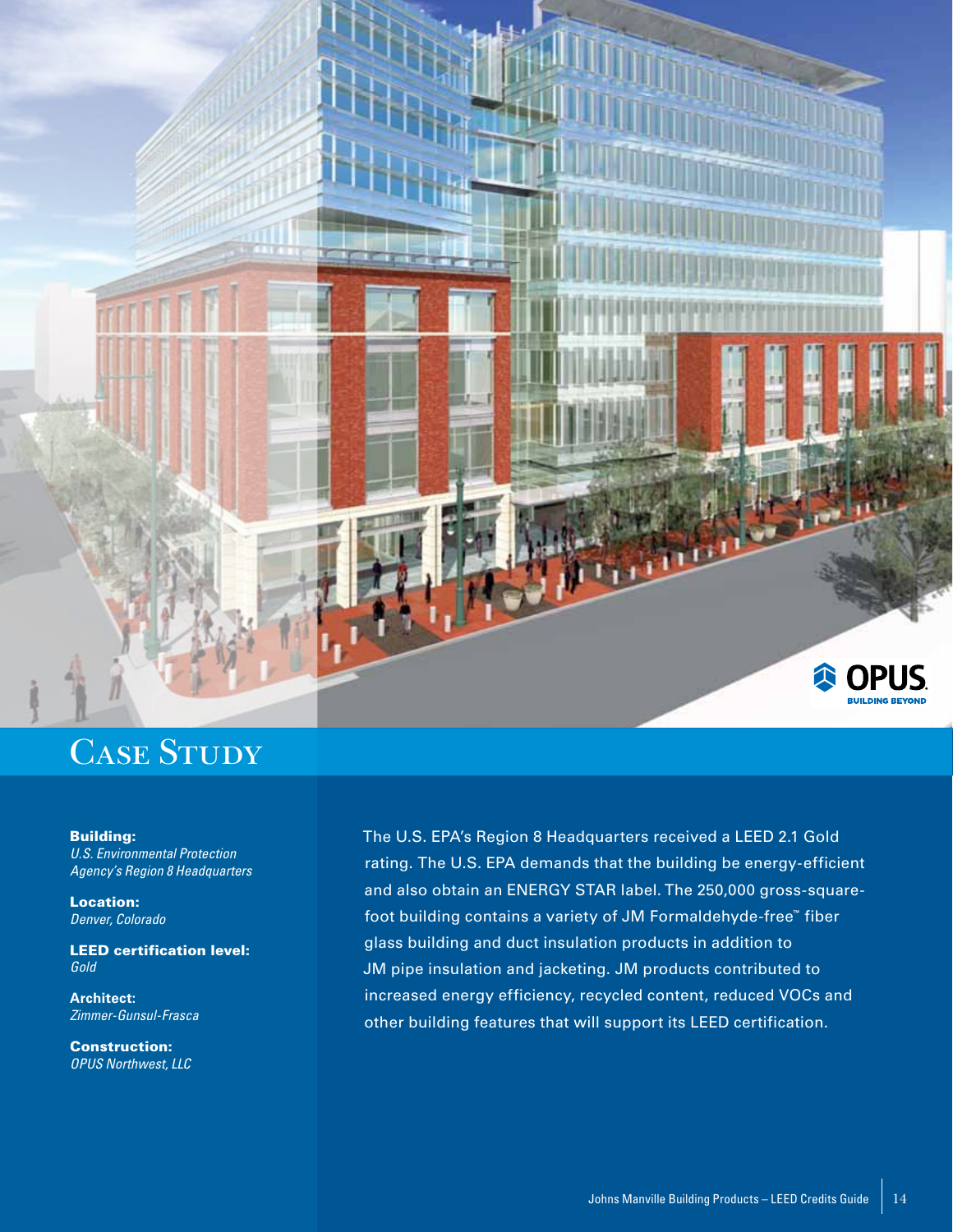| lohns Manville |
|----------------|

| <b>LEED v3 Criteria</b> | ч. |  |  |
|-------------------------|----|--|--|

| Johns Manville                                                                                                                                                                                           | <b>Prerequisites or Credits Where</b><br><b>JM Products Contribute</b>                                                                                                                                                                                                  | 51            |                  |               |                  | <b>PREREQUISITE2</b> |           |                          |               |               |         |                |                  |                  |
|----------------------------------------------------------------------------------------------------------------------------------------------------------------------------------------------------------|-------------------------------------------------------------------------------------------------------------------------------------------------------------------------------------------------------------------------------------------------------------------------|---------------|------------------|---------------|------------------|----------------------|-----------|--------------------------|---------------|---------------|---------|----------------|------------------|------------------|
|                                                                                                                                                                                                          | JM products can also help earn credits under other LEED programs.<br>For more information, visit JM.com/buildgreen.                                                                                                                                                     | CREDIT!       | <b>CREDIT5.2</b> | CREDIT7.1     | <b>CREDIT7.2</b> |                      | CREDIT1   | CREDIT4                  | CREDIT 5: 10% | CREDIT 5: 20% | CREDIT6 | CREDIT1        | <b>CREDIT3.2</b> | <b>CREDIT4.1</b> |
| <b>ROOFING SYSTEMS</b>                                                                                                                                                                                   |                                                                                                                                                                                                                                                                         |               |                  |               |                  |                      |           |                          |               |               |         |                |                  |                  |
| <b>Roofing Membranes</b>                                                                                                                                                                                 |                                                                                                                                                                                                                                                                         |               |                  |               |                  |                      |           |                          |               |               |         |                |                  |                  |
| GlasKap® CR                                                                                                                                                                                              | SRI 92 Reflective, emissive white mineral-surfaced, acrylic-coated, fiber glass cap sheet that is<br>CA Title 24-compliant and is eligible for LEED credits.                                                                                                            |               | $\frac{1}{2}$    | $\frac{1}{2}$ | +                |                      | ♦         |                          |               |               |         | $\color{red}+$ |                  |                  |
| DynaFlex® CR, DynaGlas® FR CR,<br>DynaKap®FR CR, DynaLastic®180FR CR,<br>DynaLastic® 250 FR CR,<br>DynaWeld™ Cap FR CR                                                                                   | SRI 92 reflective, white mineral-surfaced, acrylic-coated cap sheets. ENERGY STAR approved,<br>CRRC member and eligible for LEED credits.                                                                                                                               |               |                  |               | $\rightarrow$    |                      |           |                          |               |               |         | D              |                  |                  |
| TRICOR™ M FR CR                                                                                                                                                                                          | SRI 92 reflective, white mineral-surfaced, acrylic-coated cap sheets. ENERGY STAR approved,<br>CRRC member and eligible for LEED credits.                                                                                                                               |               |                  |               | +                |                      | $\ddot{}$ |                          |               |               |         | $\color{red}+$ |                  |                  |
| JM PVC* 50, 60, 60 MIN, 72 MIN, 80 and<br>80 mil MIN                                                                                                                                                     | SRI 108 Flexible, thermoplastic membrane of UV-resistant PVC and Elvaloy® ketone ethylene ester.<br>Reinforced with non-wicking polyester fabric (needs no edge sealant).                                                                                               |               |                  |               |                  |                      |           | ♦                        |               |               |         |                |                  |                  |
| JM PVC* Fleece Backed 50, 60, 60 MIN,<br>72 MIN, 80 and 80 mil MIN                                                                                                                                       | SRI 108 Flexible, thermoplastic membrane of UV-resistant PVC and Elvaloy® ketone ethylene ester,<br>reinforced with polyester fabric and backed with lightweight polyester fleece.                                                                                      |               |                  | $\Rightarrow$ | +                |                      | ♦         | *                        | ۰             | ۰             |         |                |                  |                  |
| JM TPO 45, 60, and 80 mil,<br>JM TPO FB115™ JM TPO FB135™                                                                                                                                                | SRI 101 Thermoplastic polyolefin (TPO) membranes reinforced with polyester fabric,<br>and designed for use in mechanically fastened and adhered roofing applications.                                                                                                   |               |                  |               |                  |                      |           | ♦                        |               |               |         |                |                  |                  |
| <b>Cements and Coatings</b>                                                                                                                                                                              |                                                                                                                                                                                                                                                                         |               |                  |               |                  |                      |           |                          |               |               |         |                |                  |                  |
| TopGard <sup>®</sup> 4000                                                                                                                                                                                | SRI 104 Reflective, 100% acrylic, elastomeric, bleed-blocking coating for use over asphalt,<br>single-ply and metal roofing.                                                                                                                                            | +             | ÷                | $\Rightarrow$ | +                | ÷                    | $\ddot{}$ |                          | ۰             | ۰             |         |                |                  |                  |
| TopGard® 5000                                                                                                                                                                                            | SRI 104 Reflective, 100% acrylic, elastomeric coating for smooth or granulated surfaced roofing<br>systems in colder climates.                                                                                                                                          |               |                  |               |                  |                      |           |                          |               |               |         |                |                  |                  |
| <b>Roof Insulation</b>                                                                                                                                                                                   |                                                                                                                                                                                                                                                                         |               |                  |               |                  |                      |           |                          |               |               |         |                |                  |                  |
| 1/2" Retro-Fit™ Board                                                                                                                                                                                    | High-density board made of expanded perlite and cellulosic fibers. Top surface is sealed with<br>TopLoc® coating to ensure good attachment in bituminous applications.                                                                                                  | +             | $\Rightarrow$    |               |                  | D                    | ↟         | $\color{red}^+$          |               |               |         |                |                  |                  |
| RetroPlus™ Roof Board                                                                                                                                                                                    | High-density board made of expanded perlite and cellulosic fibers. Top surface is sealed with<br>TopLoc® coating to ensure good attachment in bituminous applications.                                                                                                  | $\div$        | ⊰                |               |                  |                      |           | $\overline{\phantom{a}}$ |               |               |         |                |                  |                  |
| DuraBoard®                                                                                                                                                                                               | High-density, low-thermal rigid insulation board. For new and recover applications or over closed<br>cell foam insulations using SBS or APP membrane roofing systems with torch application.                                                                            | +             | $\Rightarrow$    |               |                  | $\rightarrow$        | ♦         | +                        | ۰             | ۰             |         |                |                  |                  |
| ENRGY 3 <sup>®</sup><br>(ENRGY 3 <sup>®</sup> Foil Face Roof Insulation,<br><b>ENRGY 3<sup>®</sup> Roof Insulation,</b><br><b>ENRGY 3<sup>®</sup> Plus Roof Insulation or</b><br><b>ENRGY 3® 25 PSI)</b> | Rigid insulation board that provides high thermal insulation value over metal, nailable and<br>non-nailable roof decks in built-up, modified bitumen and single-ply membrane roofing systems.<br>Polyisocyanurate foam factory-bonded to fiber glass reinforced facers. |               |                  |               |                  |                      |           |                          |               |               |         |                |                  |                  |
| <b>FesCant Plus Cant Strip</b>                                                                                                                                                                           | High-density, laminated board that provides an excellent way to transition from the deck to the<br>wall of the roof.                                                                                                                                                    | $\div$        | $\Rightarrow$    |               |                  |                      |           | +                        | ۰             | ۰             |         |                |                  |                  |
| Fesco <sup>®</sup> Board                                                                                                                                                                                 | Expanded perlite rigid insulation board. Ideal as a low-thermal roof insulation board and general-<br>purpose cover board over closed cell-foam insulation boards in some roofing systems.                                                                              | $\div$        | $\Rightarrow$    |               |                  |                      |           | $\rightarrow$            |               | ۰             |         |                |                  |                  |
| Fesco <sup>®</sup> Board HD                                                                                                                                                                              | High-density expanded perlite rigid insulation board. Ideal to use over wide flute or metal<br>deck applications.                                                                                                                                                       | $\div$        | $\Rightarrow$    |               |                  | $\rightarrow$        |           | $\ddotmark$              |               | ۰             |         |                |                  |                  |
| Invinsa <sup>®</sup> Roof Board                                                                                                                                                                          | Resilient, lightweight polyisocyanurate roof board that maximizes membrane performance and<br>protects insulation below.                                                                                                                                                | $\Rightarrow$ | $\Rightarrow$    |               |                  |                      |           |                          |               |               |         |                |                  |                  |
| Tapered ENRGY 3 <sup>®</sup> Roof Insulation                                                                                                                                                             | Rigid polyisocyanurate insulation board designed to be directly applied to and promote positive<br>drainage for steel and other roof decks.                                                                                                                             | $\Rightarrow$ | $\Rightarrow$    |               |                  |                      |           | $\ddotmark$              |               | ۰             |         |                |                  |                  |
| Tapered Fesco <sup>®</sup> Board                                                                                                                                                                         | Expanded perlite panel that's pre-cut to several slopes.                                                                                                                                                                                                                | $\div$        | +                |               |                  | $\rightarrow$        |           | $\ddot{}$                |               |               |         |                |                  |                  |
| Tapered Fesco® Edge Strip                                                                                                                                                                                | Ideal for transitioning from membrane to nailer or transitioning from Tapered Fesco,<br>Tapered ENRGY 3 or Tapered Fesco.                                                                                                                                               | $\div$        |                  |               |                  |                      |           | ✦                        |               |               |         |                |                  |                  |
| <b>BUILDING INSULATION</b>                                                                                                                                                                               |                                                                                                                                                                                                                                                                         |               |                  |               |                  |                      |           |                          |               |               |         |                |                  |                  |
|                                                                                                                                                                                                          |                                                                                                                                                                                                                                                                         |               |                  |               |                  |                      |           |                          |               |               |         |                |                  |                  |
| <b>Batts and Rolls</b><br>ComfortTherm® Plastic-wrapped<br><b>Fiber Glass Insulation Batts and Rolls</b>                                                                                                 | Wrapped in plastic for twice the moisture control of kraft facings.                                                                                                                                                                                                     |               |                  |               |                  | $\rightarrow$        | ♦         | $\color{red}^*$          | ۰             | ۰             |         | *              | ✦                |                  |
| FSK-25 Faced<br><b>Fiber Glass Insulation Batts</b>                                                                                                                                                      | Foil-scrim kraft-faced insulation provides superior moisture control and light reflectivity.                                                                                                                                                                            |               |                  |               |                  | $\rightarrow$        | ♦         | $\color{red}^+$          | ۰             | ó             |         | $\color{red}+$ | ♦                |                  |
| Kraft-Faced<br><b>Fiber Glass Insulation Batts and Rolls</b>                                                                                                                                             | Kraft facing serves as a vapor retarder to control moisture in concealed wall applications.                                                                                                                                                                             |               |                  |               |                  |                      |           | ♦                        |               | ۸             |         | 4              | $\ddot{}$        |                  |
| MR <sup>®</sup> Faced Mold- and Mildew-resistant<br><b>Fiber Glass Insulation Batts</b>                                                                                                                  | Facing treated with a U.S. EPA-registered agent to protect the insulation from mold and mildew.                                                                                                                                                                         |               |                  |               |                  | $\rightarrow$        | ♦         | $\color{red}^+$          | ۰             | ۰             |         | +              | ♦                |                  |
| Panel Deck FSK-25 & PSK Faced<br><b>Fiber Glass Insulation Batts</b>                                                                                                                                     | Foil-scrim kraft-faced or polypropylene-scrim kraft-faced insulation with extended side tabs for<br>use beneath roofing panel decks.                                                                                                                                    |               |                  |               |                  |                      |           | ♦                        |               | O             |         | 4              | $\ddot{}$        |                  |
| Unfaced<br><b>Fiber Glass Insulation Batts and Rolls</b>                                                                                                                                                 | Bonded fiber glass building insulation for use where no vapor retarder is needed or where a<br>separate vapor barrier is applied.                                                                                                                                       |               |                  |               |                  | $\rightarrow$        | ♦         | $\color{red}^+$          | ۰             | ۰             |         | $\color{red}+$ | ♦                |                  |
| <b>Blow-in and Spray-in Insulation</b>                                                                                                                                                                   |                                                                                                                                                                                                                                                                         |               |                  |               |                  |                      |           |                          |               |               |         |                |                  |                  |
| Climate Pro® Loose Fill<br><b>Fiber Glass Insulation</b>                                                                                                                                                 | Blow-in fiber glass for attics and other hard-to-reach areas. Can be used in walls and ceilings as<br>part of the Blow-in-Blanket System®                                                                                                                               |               |                  |               |                  | D                    | ÷         | $\ast$                   | ۰             | ۰             |         | *              | *                |                  |
| JM Spider® Spray-in<br><b>Custom Fiber Glass Insulation</b>                                                                                                                                              | Spray-in fiber glass achieves up to R-15 in 2x4 framing and up to R-25 in 6-inch steel framing.<br>Treated with a U.S. EPA-registered agent to protect the insulation against mold.                                                                                     |               |                  |               |                  |                      |           | ♦                        |               | ۰             |         | $\ddot{}$      | $\bf{+}$         |                  |
| <b>Rigid and Semi-rigid Boards</b>                                                                                                                                                                       |                                                                                                                                                                                                                                                                         |               |                  |               |                  |                      |           |                          |               |               |         |                |                  |                  |

→ JM products contribute to this prerequisite or credit. → Contact JM to find out how JM products can contribute to credits at your project site. ● JM is in the process of auditing material extraction locations.<br>\*Energy S

Insul-SHIELD® Unfaced Boards Fiber glass insulation boards designed for curtain wall applications.

Faced boards for applications where a vapor barrier is needed. FSK facing is fire resistant and  $\ket{\ket{\ast}+\ket{\ast}}$   $\bullet$ 

Insul-SHIELD® FSK-25 & PSK Panel Boards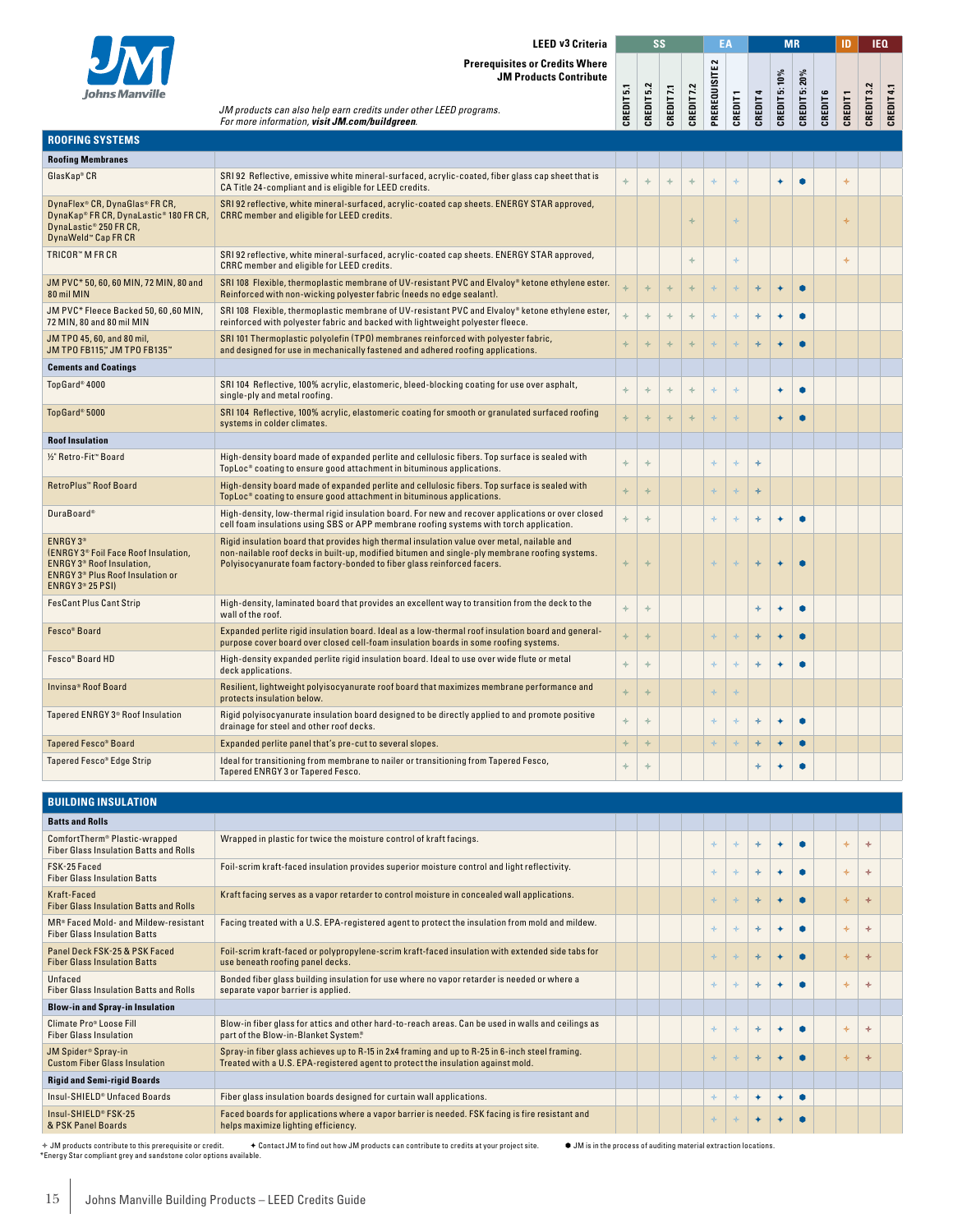

**LEED v3 Criteria** 

**Prerequisites or Credits Where JM Products Contribute**

*JM products can also help earn credits under other LEED programs. For more information, visit JM.com/buildgreen.*

| SS                    |           |           |           |               | EA      |         |               | <b>MR</b>     | ID                  | IE <sub>0</sub> |           |           |
|-----------------------|-----------|-----------|-----------|---------------|---------|---------|---------------|---------------|---------------------|-----------------|-----------|-----------|
| CREDIT <sub>5.1</sub> | CREDIT5.2 | CREDIT7.1 | CREDIT7.2 | PREREQUISITE2 | CREDIT1 | CREDIT4 | CREDIT 5: 10% | CREDIT 5: 20% | CREDIT <sub>6</sub> | CREDIT1         | CREDIT3.2 | CREDIT4.1 |

| <b>MECHANICAL INSULATION</b>                                    |                                                                                                                                                                                                                    |  |                          |  |                                           |                      |                      |                  |   |
|-----------------------------------------------------------------|--------------------------------------------------------------------------------------------------------------------------------------------------------------------------------------------------------------------|--|--------------------------|--|-------------------------------------------|----------------------|----------------------|------------------|---|
| <b>Pipe, Tank &amp; Equipment Insulation</b>                    |                                                                                                                                                                                                                    |  |                          |  |                                           |                      |                      |                  |   |
| Micro-Flex® Large Diameter Pipe<br>& Tank Insulation            | High-temperature, semi-rigid fiber glass blanket bonded to a flexible facing. Ideal for pipes, tanks,<br>ducts, vessels and other round or irregular shapes.                                                       |  |                          |  |                                           |                      |                      |                  |   |
| Micro-Lok <sup>®</sup> HP Pipe Insulation                       | The next generation of Micro-Lok pipe insulation.                                                                                                                                                                  |  |                          |  |                                           |                      |                      |                  |   |
| Micro-Lok <sup>®</sup> Pipe Insulation                          | Reinforced vapor retarder facing. Ideal for piping systems with operating temperatures up to 850°F.                                                                                                                |  | $\overline{\phantom{a}}$ |  |                                           |                      |                      |                  |   |
| 800 Series Spin-Glas® Duct<br>& Equipment Insulation            | Can be used in plain or faced form to insulate commercial and industrial heating, air conditioning,<br>power and process equipment.                                                                                |  |                          |  |                                           |                      |                      |                  |   |
| 1000 Series Spin-Glas®<br>High Temperature Equipment Insulation | Semi-rigid board insulation ideal for insulating furnaces, boilers, heated vessels, ducts, tanks and<br>other heated equipment operating at temperatures up to 850°F.                                              |  |                          |  | thermal<br>Currently, mechanical systems, |                      |                      |                  |   |
| Zeston® PVC Fitting Covers & Jacketing                          | Heavy-duty fitting covers and jacketing with Formaldehyde-free" fiber glass inserts for chilled<br>water, hot water, steam and other piping systems.                                                               |  |                          |  | pue                                       |                      |                      |                  |   |
| Ceel-Co® PVC Fitting Covers<br>& Jacketing                      | Heavy-duty fitting covers and jacketing with Formaldehyde-free" fiber glass inserts for chilled<br>water, hot water, steam and other piping systems.                                                               |  |                          |  |                                           |                      |                      |                  |   |
| <b>Insulations for Rectangular Steel Ducts</b>                  |                                                                                                                                                                                                                    |  |                          |  |                                           |                      |                      |                  |   |
| Linacoustic® RC Duct Liner                                      | Flexible duct liner featuring JM's exclusive Reinforced Coating System to protect the<br>airstream surface.                                                                                                        |  | $\rightarrow$            |  | acoustic al insulations                   |                      |                      | $\ddot{}$        |   |
| Linacoustic® HP Duct Liner                                      | Flexible duct liner featuring JM's exclusive Reinforced Coating System to protect the<br>airstream surface.                                                                                                        |  |                          |  | are                                       |                      |                      |                  |   |
| Linacoustic® R-300<br><b>Rigid Duct Liner</b>                   | Airstream surface and long edges are coated with a tough, smooth, acrylic polymer. Designed for<br>HVAC plenums and air distribution ductwork with air velocities up to 6,000 fpm and temperatures<br>up to 250°F. |  | $\rightarrow$            |  | components<br>excluded from MR            |                      |                      |                  |   |
| LinaTex <sup>®</sup> Duct Liner                                 | Flexible liner with airstream surface protected by a black, high-density glass mat. For lining sheet<br>metal ducts with air velocity up to 6,000 fpm and operating temperatures up to 250°F.                      |  |                          |  | and associated                            |                      |                      |                  |   |
| Microlite® Duct Wrap                                            | Lightweight, highly resilient blanket-type thermal and acoustical insulation available plain or with<br>factory-applied foil-skrim-kraft facing and white Class 1 vinyl.                                           |  |                          |  |                                           |                      |                      |                  |   |
| Microlite® XG™ Duct Wrap                                        | Made without formaldehyde, this is a lightweight, highly resilient blanket-type thermal and<br>acoustical insulation for the exterior of HVAC systems or other spaces or surfaces.                                 |  |                          |  | I pipe,                                   |                      |                      | $\rightarrow$    |   |
| 800 Series Spin-Glas® Duct<br>& Equipment Insulation            | Can be used in plain or faced form to insulate commercial and industrial heating, air conditioning,<br>power and process equipment.                                                                                |  |                          |  | credit calculations                       |                      |                      |                  |   |
| <b>Insulations for Round &amp;</b><br><b>Spiral Steel Ducts</b> |                                                                                                                                                                                                                    |  |                          |  | duct and<br><b>H</b>                      |                      |                      |                  |   |
| Microlite® Duct Wrap                                            | Lightweight, highly resilient blanket-type thermal and acoustical insulation available plain or with<br>factory-applied foil-skrim-kraft facing and white Class 1 vinyl.                                           |  |                          |  | under LEED-NC.<br><b>IVAC</b>             |                      |                      |                  |   |
| Microlite® XG™ Duct Wrap                                        | Made without formaldehyde, this is a lightweight, highly resilient blanket-type thermal and<br>acoustical insulation for the exterior of HVAC systems or other spaces or surfaces.                                 |  |                          |  | equipment                                 |                      |                      | $\rightarrow$    |   |
| Spiracoustic Plus™ Duct Liner                                   | This system is a comprehensive group of duct lining products engineered to provide very high<br>acoustical and thermal performance in round air ducts of virtually any size.                                       |  | $\rightarrow$            |  |                                           |                      |                      |                  |   |
| <b>Self-insulated Duct Products</b>                             |                                                                                                                                                                                                                    |  |                          |  |                                           |                      |                      |                  |   |
| EnviroAire™ Duct Board                                          | The only fiber glass duct board for residential and commercial air handling systems that is made<br>without formaldehyde.                                                                                          |  | $\rightarrow$            |  |                                           |                      |                      | $\ddot{}$        |   |
| Mat-Faced Micro-Aire®<br><b>Duct Board</b>                      | Airstream side features a fiber glass mat for use at velocities up to 5,000 fpm. The opposite side<br>features a fire-resistant foil-skrim-kraft facing. Ideal for fabrication into rectangular ductwork.          |  |                          |  |                                           |                      |                      |                  |   |
| SuperDuct® RC Duct Board                                        | Male/female joints are factory-made on the transverse edges of each board and a tough foil-skrim-<br>kraft facing is laminated to the exterior surface of the board.                                               |  | D                        |  |                                           |                      | $\ddot{\phantom{1}}$ |                  |   |
| <b>Duct Adhesives &amp; Sealants</b>                            |                                                                                                                                                                                                                    |  |                          |  |                                           |                      |                      |                  |   |
| SuperSeal® Edge Treatment                                       | Sprayable liquid for high-volume shop applications. May also be applied with a brush.                                                                                                                              |  |                          |  |                                           |                      |                      |                  | * |
| SuperSeal <sup>®</sup> HV                                       | High-viscosity version of the Permacote® coating for spot or edge repair.                                                                                                                                          |  |                          |  |                                           |                      |                      |                  | 4 |
|                                                                 |                                                                                                                                                                                                                    |  |                          |  |                                           |                      |                      |                  |   |
| <b>WALL COVERINGS</b>                                           |                                                                                                                                                                                                                    |  |                          |  |                                           |                      |                      |                  |   |
| Scandatex <sup>®</sup> Wall Covering                            | Durable woven glass textile in an extensive range of textures and patterns. Easy to clean, repaint<br>and repair.                                                                                                  |  |                          |  |                                           | $\color{red}+$       |                      | $\color{red}+$   |   |
| Tassoglas® Wall Covering                                        | Glass textile with fine or heavy textures and Jacquard-woven, classic-woven and relief-printed<br>patterns. Available pre-primed, pre-glued and strippable and for wet rooms and shower rooms.                     |  |                          |  |                                           | 4                    |                      | +                |   |
| Textra™ Wall Covering                                           | Woven glass textile in a variety of textures that can be repainted up to 10 times. Breathable when<br>painted with a low-sheen latex paint.                                                                        |  |                          |  |                                           | $\ddot{\phantom{1}}$ |                      | $\color{red} \}$ |   |

| Scandatex <sup>®</sup> Wall Covering | Durable woven glass textile in an extensive range of textures and patterns. Easy to clean, repaint<br>and repair.                                                                              |  |  |
|--------------------------------------|------------------------------------------------------------------------------------------------------------------------------------------------------------------------------------------------|--|--|
| Tassoglas® Wall Covering             | Glass textile with fine or heavy textures and Jacquard-woven, classic-woven and relief-printed<br>patterns. Available pre-primed, pre-qlued and strippable and for wet rooms and shower rooms. |  |  |
| Textra™ Wall Covering                | Woven glass textile in a variety of textures that can be repainted up to 10 times. Breathable when<br>painted with a low-sheen latex paint.                                                    |  |  |

#### **LEED v3 Criteria**

|                                                                                   |                                                                            | <b>SUSTAINABLE SITES (SS)</b>                             |                                                       |                                                              | <b>ENERGY AND</b><br><b>ATMOSPHERE (EA)</b>       |                                                                                                        | <b>MATERIALS AND RESOURCES (MR)</b>                                                                                              |                                                             | <b>INNOVATION</b><br>& DESIGN (ID)        | <b>INDOOR ENVIRONMENTAL</b><br><b>QUALITY (IEQ)</b>                                                   |                                                       |  |  |
|-----------------------------------------------------------------------------------|----------------------------------------------------------------------------|-----------------------------------------------------------|-------------------------------------------------------|--------------------------------------------------------------|---------------------------------------------------|--------------------------------------------------------------------------------------------------------|----------------------------------------------------------------------------------------------------------------------------------|-------------------------------------------------------------|-------------------------------------------|-------------------------------------------------------------------------------------------------------|-------------------------------------------------------|--|--|
| <b>CREDIT 5.1</b><br>Site<br>Development-<br>Protect or<br><b>Restore Habitat</b> | <b>CREDIT 5.2</b><br>Site<br>Development-<br><b>Maximize Open</b><br>Space | <b>CREDIT 7.1</b><br>Heat Island<br>$Effect-$<br>Non-Roof | <b>CREDIT 7.2</b><br>Heat Island<br>$Effect-$<br>Roof | <b>PREREQUISITE</b><br>"<br>Minimum<br>Energy<br>Performance | <b>CREDIT 1</b><br>Optimize Energy<br>Performance | <b>CREDIT4</b><br>Recycled<br>Content:<br>10% or 20%<br>(Post-consumer+<br>$\frac{1}{2}$ pre-consumer) | <b>CREDIT5</b><br>Regional<br>Materials: 10% or<br>20% Extracted,<br>Harvested or<br>Recovered and<br>Manufactured<br>Regionally | <b>CREDIT 6</b><br>Rapidly<br>Renewable<br><b>Materials</b> | <b>CREDIT1</b><br>Innovation<br>in Design | <b>CREDIT 3.2</b><br>Construction<br>IAQ<br>Management<br>Plan<br>OPTION 2:<br>Air Quality<br>Testing | <b>CREDIT 4.1</b><br>Low-emitting<br><b>Materials</b> |  |  |